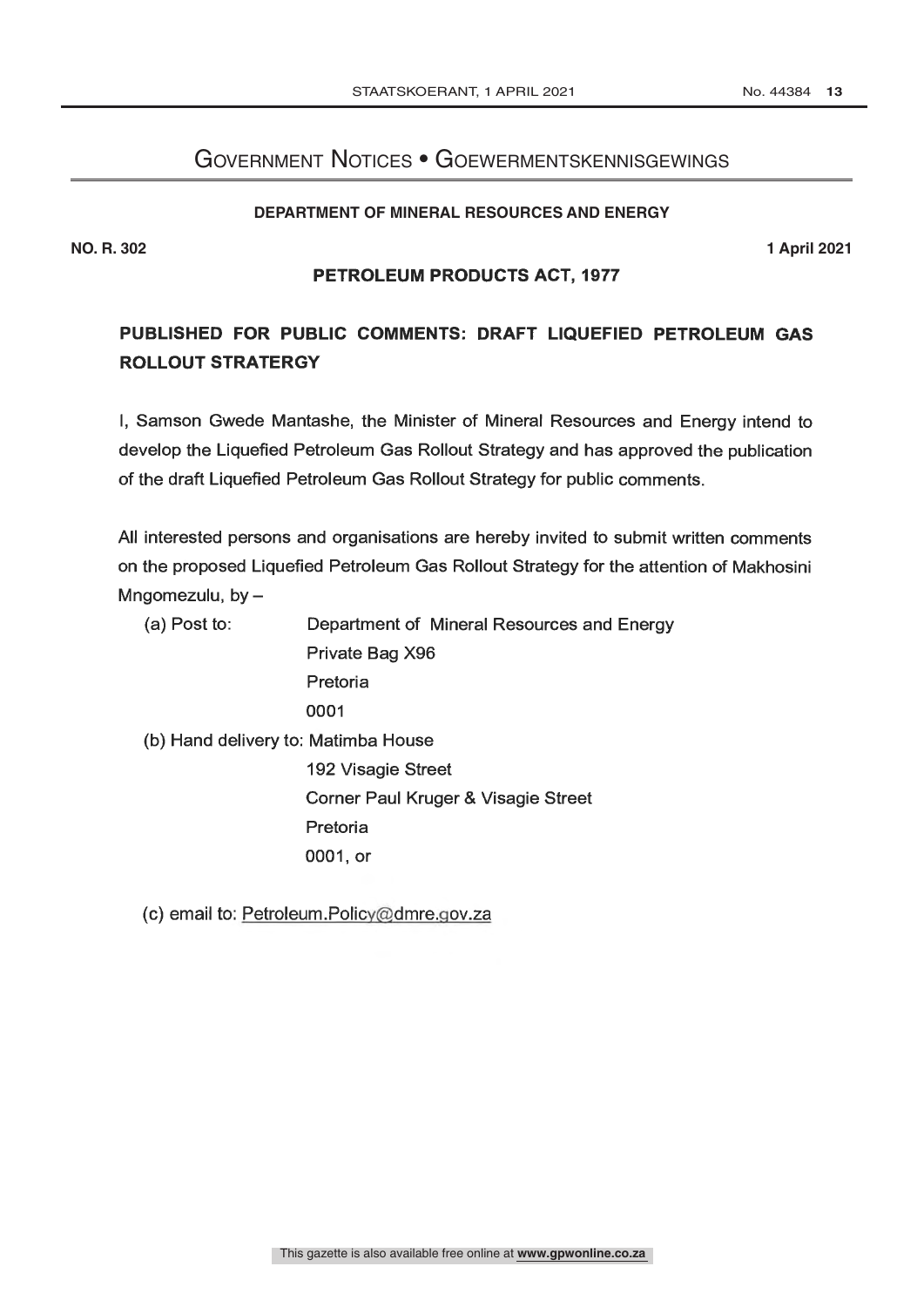Kindly provide the name, address, telephone number, fax number and email address of the person or organisation submitting the comments. Comments on the draft Liquefied Petroleum Gas Rollout Strategy must be submitted no later than sixty (60) days from the date of publication of this Notice. Comments received after the closing date may not be

considered.

**SAMSON GWEDE MANTASHE** MINISTER OF MINERAL RESOURCES AND ENERGY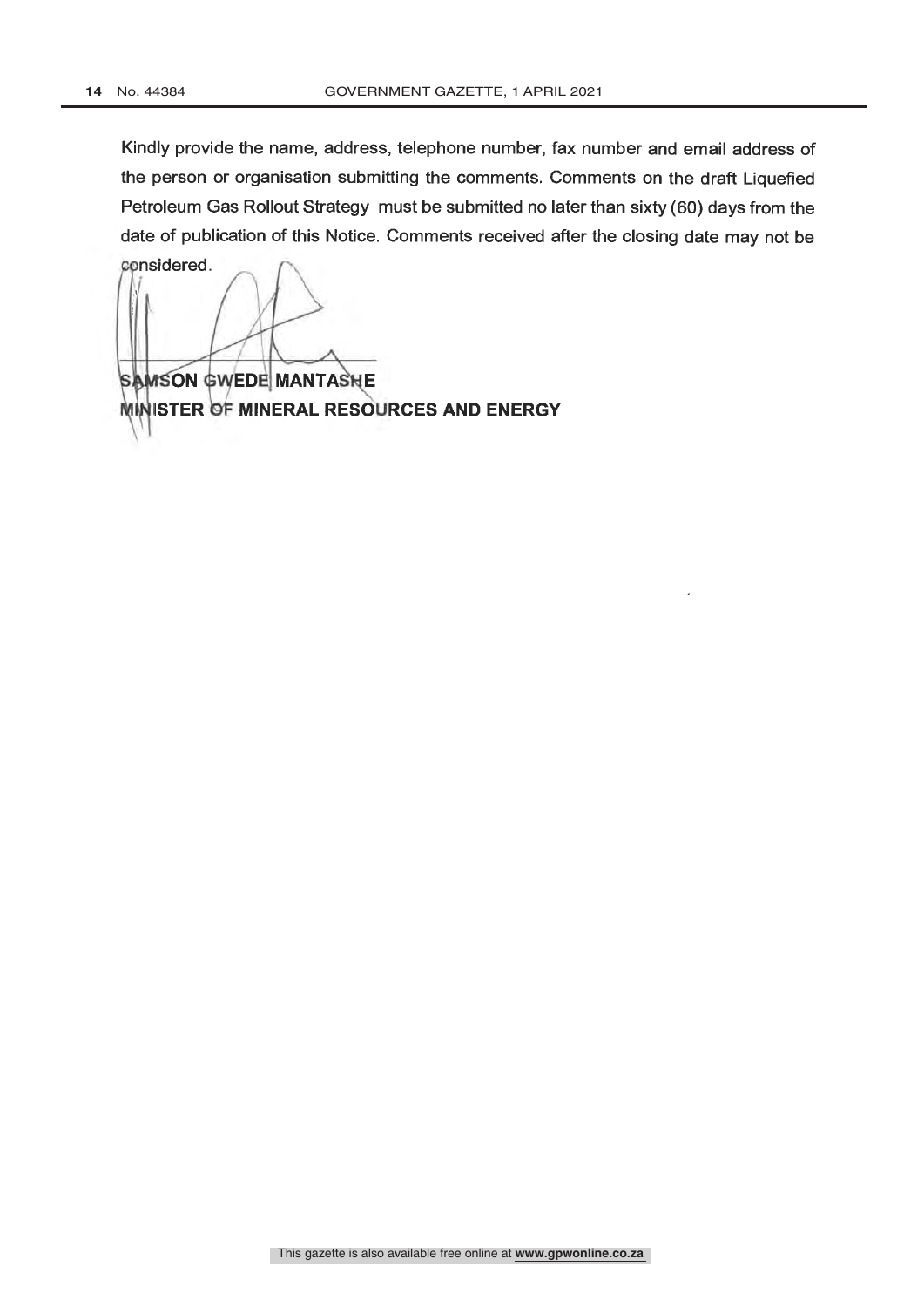

# energy and the sense of the sense of the sense of the sense of the sense of the sense of the sense of the sense of the sense of the sense of the sense of the sense of the sense of the sense of the sense of the sense of the mineral resources

Department: Mineral Resources and Energy REPUBLIC OF SOUTH AFRICA

# **DRAFT SOUTH AFRICAN** LIQUEFIED PETROLEUM GAS (LPG) ROLLOUT **STRATEGY**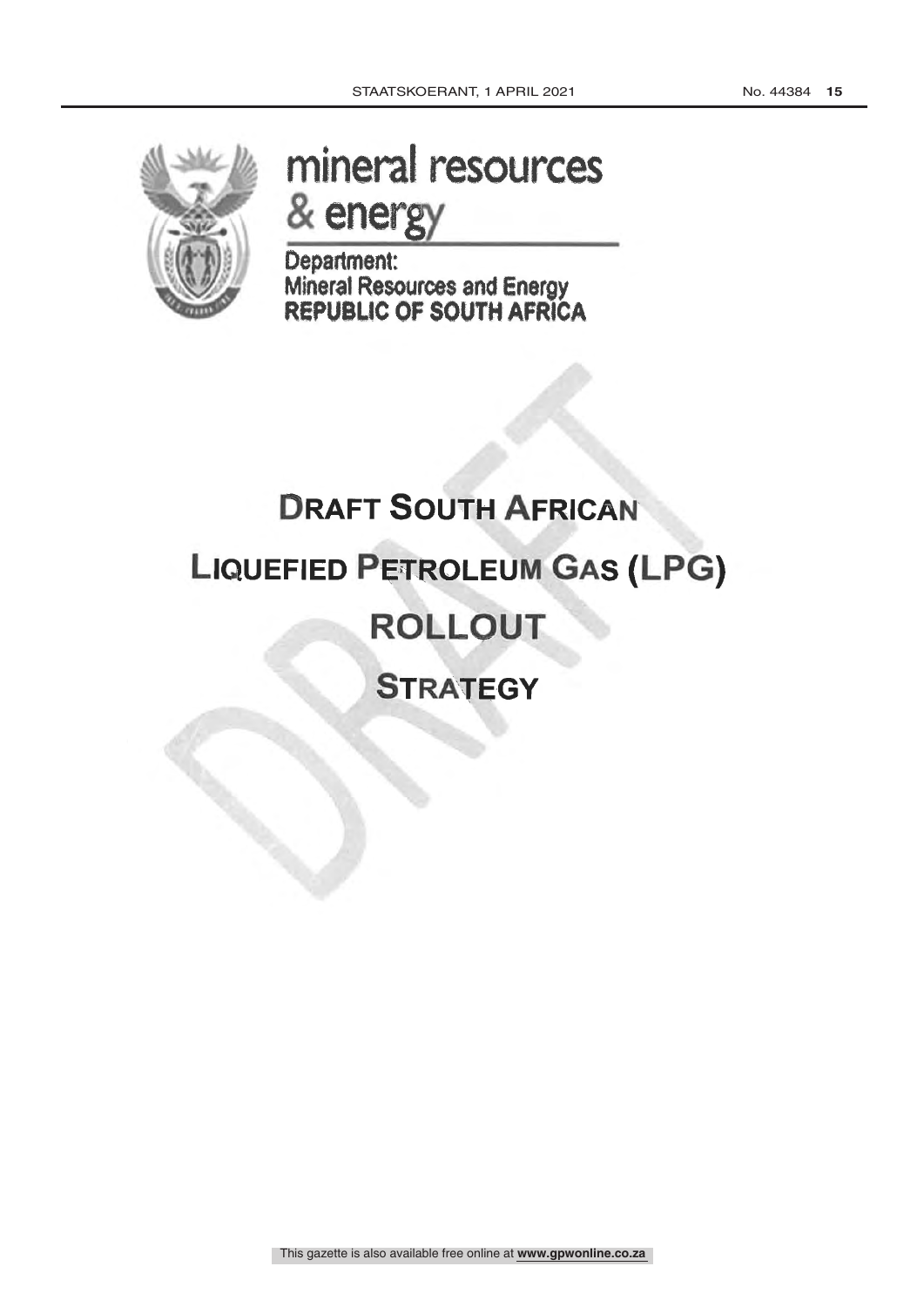# Table of Contents

| 1.              |  |
|-----------------|--|
| 2.              |  |
| 3.              |  |
|                 |  |
|                 |  |
|                 |  |
|                 |  |
| 6.              |  |
| 7.              |  |
| 8.              |  |
|                 |  |
|                 |  |
|                 |  |
| 10 <sub>1</sub> |  |
| 11.             |  |
| 12.             |  |
| 13.             |  |
| 14.             |  |
|                 |  |
| 15.             |  |
| 16.             |  |
| 17.             |  |
| 18.             |  |
|                 |  |
|                 |  |
| 19.             |  |
| 20.             |  |
| 21.             |  |
| 22.             |  |
| 23.             |  |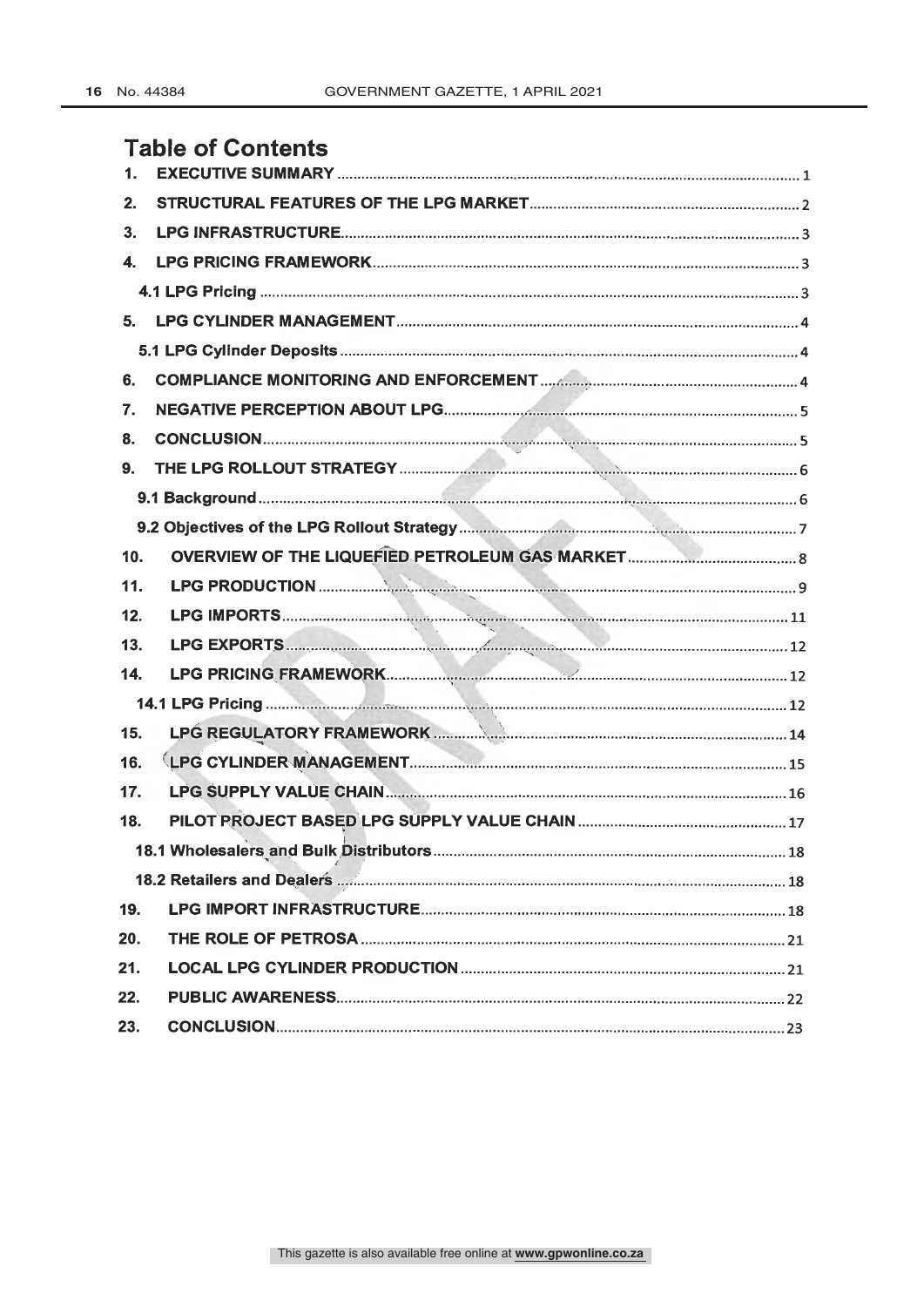#### 1. EXECUTIVE SUMMARY

Government, through the Department of Mineral Resources and Energy (DMRE), is responsible for ensuring energy security. This entails ensuring that diverse energy resources, in sustainable quantities and at affordable prices, are available to the South African economy in support of economic growth and poverty alleviation, taking into account environment management requirements and interactions among economic sectors. Power shortfalls in recent years have also emphasised the need for South Africa (SA) to diversify its energy mix and, in so doing reduce heavy dependence on electricity especially for cooking and space heating. The LPG industry in South Africa can provide a quick and effective solution to household's thermal requirements. However, for this industry to provide such a solution there needs to be changes in the current LPG industry structure and/ or value chain to introduce elements of effective value -add throughout production, importation., distribution, wholesaling and retailing.

The LPG Rollout Strategy therefore provides a framework for the expansion of the use of Liquefied Petroleum Gas (LPG) in South Africa (SA) with special emphasis on the household sector. It also seeks to ensure optimal contribution of LPG in addressing the country's electricity and 'ether energy supply challenges. The Department of Mineral Resources ànd Energy has identified a number of challenges in the development of the LPG market in the country; some of which are currently being addressed. These challenges include amongst others the following:

- Structural features of the màrket
- LPG infrastructure
- LPG pricing framework
- Cylinder management
- Negative perception about LPG
- Compliance, Monitoring and Enforcement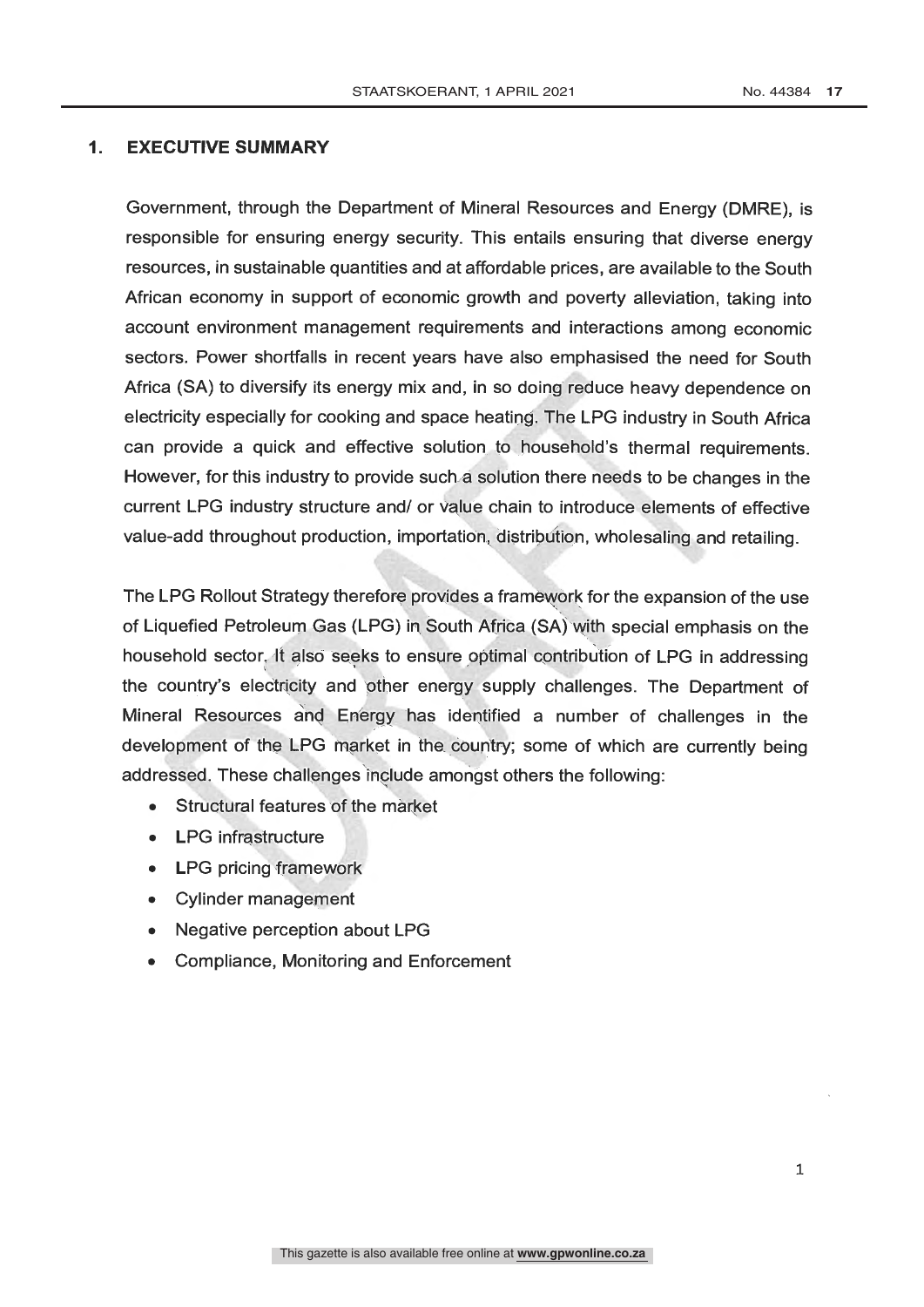#### 2. STRUCTURAL FEATURES OF THE LPG MARKET

Generally, the biggest challenge in the oil and gas industry of which LPG is part, is the lack of meaningful transformation. The LPG sector is characterized by the dominance of the market by a few wholesalers which have historical supply relationships with the local refineries. This has the effect of creating barriers to entry by small players especially black ones in the industry. These wholesalers collectively account for more than 95 percent of the wholesale market. Therefore, entry to the LPG supply chain becomes impossible and costly for new entrants resulting in lack of competition and higher prices.

Long-term contracts for LPG supplies to bulk customers especially at shopping malls tend to create barriers in terms of competition. Customers are contractually tied down to LPG suppliers for both LPG supplies and\equipment. Furthermore, contracts are either silent or vague when it comes to passing of ownership at the end of the contract. This in a sense makes switching to another supplier difficult and costly. The Competition Commission. Report published in March 2017, recommended a separation of the LPG supply agreement from the LPG equipment agreement. The parties to any supply agreement must have separate agreements pertaining to the use of LPG equipment. Thè LPG/equipment agreement must reflect the cost and usage of the installed LPG equipmeñ, while the LPG supply agreement should reflect the cost of supply of LPG. The Competition Commission is therefore well placed to enforce the compliance on the proposed contractual arrangements.

Furthermore, to address the issue of transformation within the LPG sector, the Department is in the process of reviewing the Petroleum and Liquid Fuels Sector Charter. In this regard, the Petroleum and Liquid Fuels Sector Charter Council will be established. The latter will serve as a compliance, monitoring and enforcement mechanism for the implementation of B-BBEE aligned Sector Codes. In considering license applications, the Controller of petroleum products shall promote and advance black people as defined in the B -BBEE Act. The Department will therefore use this instrument to effect transformation. It will further collaborate with the Competition Commission with regard to exposing any uncompetitive behaviour in the industry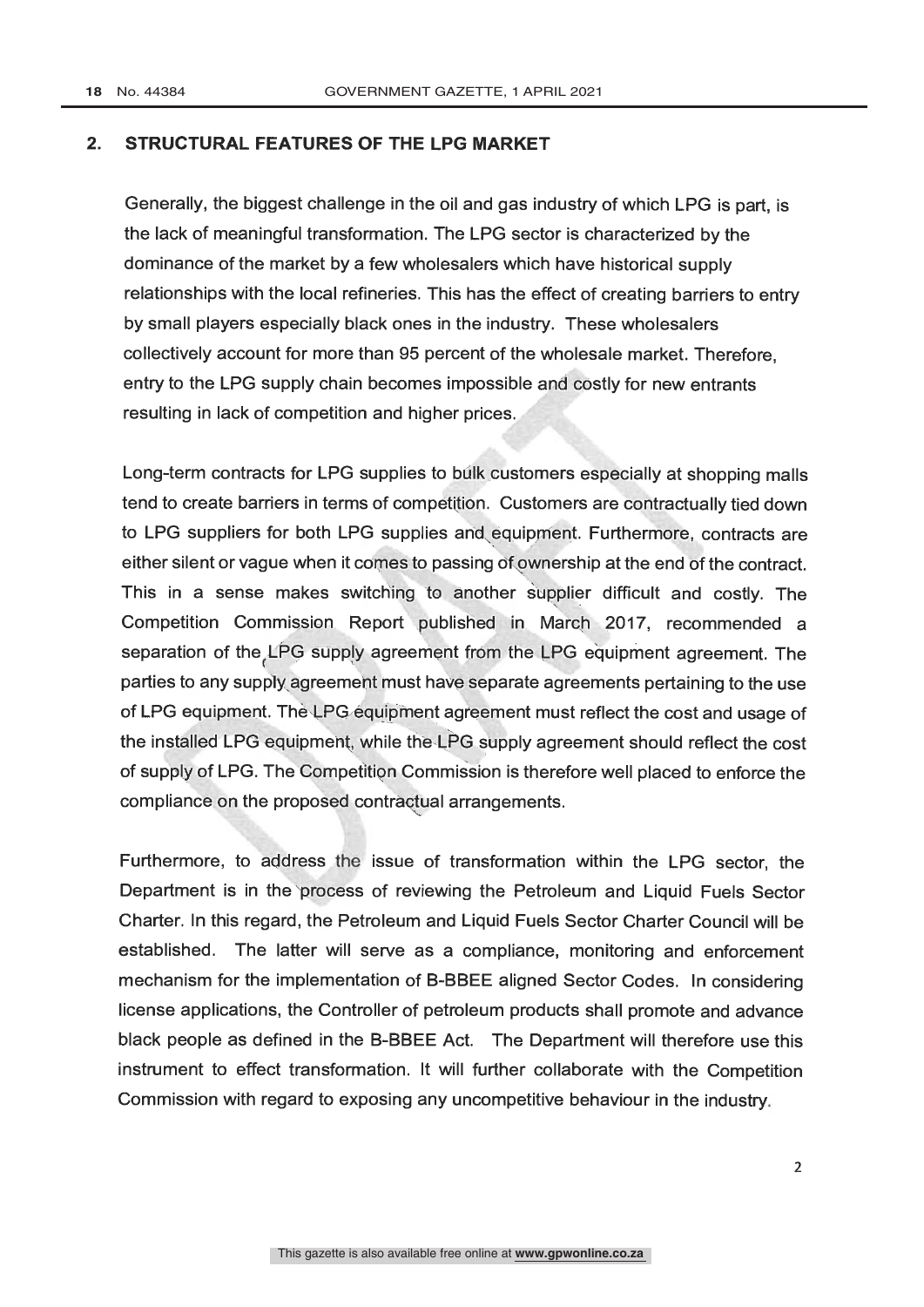#### 3. LPG INFRASTRUCTURE

There has been limited LPG infrastructure; ranging from import facilities to storage facilities resulting in inadequate supply of LPG. Infrastructure and logistical issues have an immense impact on the wholesaling and retailing of LPG in the country. South Africa has no storage facility capable to fully load a Very Large Gas Carrier (VLGC), and as a consequence, only small cargo vessels are accommodated at the South African ports resulting in less-economic domestic delivery of LPG. Due to inadequate local production of LPG, the shortfall has been met by'imports. However, the imports of LPG have also been limited by the lack of adequate importation and storage infrastructure. Prior to 2015, the methodology used for reviewing tariffs was done every 3 to 5 years, thus not attractive to investors. This created regulatory uncertainty regarding return on investments. This therefore means that the construction of import infrastructure, as well as corresponding secondary storage, and distribution infrastructure which is accessible to third parties and /or new entrants is critical in enabling the desired imports of LPG,

In 2015 the Department amended Regulations regarding the reviewing of tariffs to allow for the review period of the remaining term of the license to facilitate infrastructure investments. Subsequent to the said amendment, new investments in import facilities in the Western Cape were realized. Furthermore, in October 2018, construction of a 22 600 metric tonnes LPG import and storage facility in Richards Bay got under way. This facility will remove the largest obstacle to unrestricted supply of LPG to the region and will usher in a new era of cost-effective, reliable, safer and cleaner energy for Southern Africa.

#### 4. LPG PRICING FRAMEWORK

#### 4.1 LPG Pricing

The Department regulates LPG at the refinery gate through the Maximum Refinery Gate Price (MRGP) and also at retail level through the Maximum Retail Price (MRP). The Department has since changed the pricing framework to reflect the actual cost of imported LPG using the Saudi Contract Price. The main problem with the old pricing methodology was that, it used Petrol 93 as a proxy for the calculation of MRGP of LPG. Due to the fluctuation of monthly crude oil prices from which LPG is derived,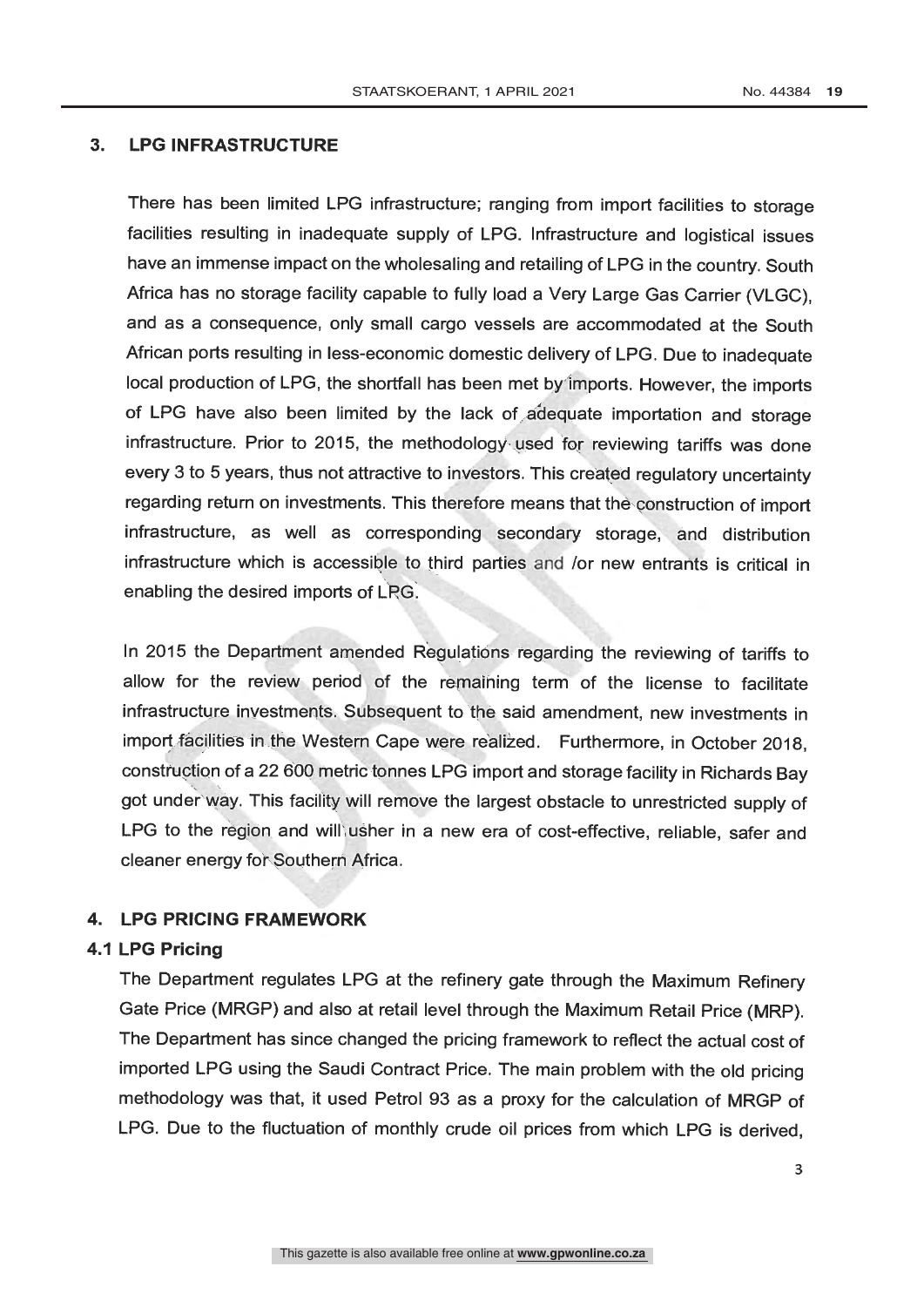sometimes importers of LPG were not fully recovering their importation costs. The Department intends regulating the prices of LPG along the entire value chain.

#### 5. LPG CYLINDER MANAGEMENT

#### 5.1 LPG Cylinder Deposits

Cylinders are a necessary tool to market and compete effectively in this sector. Consequently, wholesalers have invested in the cylinder market to ensure that their stock of cylinders is sufficient to meet market demand. Therefore wholesalers' investments in cylinders need to be somehow protected. The latter however need to be affordable in order to expand the usage of LPG. It is the Department's view that cylinder deposit must be excluded from the working rules for setting the monthly Maximum Retail Price (MRP) for LPG. Customers must pay for the actual cost of the cylinder and own the cylinder. Ownership of a cylinder (s) by the customer will assist in curbing the practice of cross -border stealing of cylinders thus assisting the distribution of LPG to residential households.

#### 6. COMPLIANCE MONITORING AND ENFORCEMENT

The Competition Commission highlighted the lack of monitoring of both the maximum refinery gate price and the wholesale price. It was further found that there are no remedial sanctions that may be imposed by the Energy Inspectors in the event that non-compliance with the regulated prices is found. Regarding the wholesale price, the Department is considering price regulation for the entire LPG value chain. Currently, LPG is regulated at the refinery gate as well as at the retail level excluding the wholesale price. For law enforcement to be successful, it is important for offenders to be brought before a court of law where consistent non -compliance with notices is experienced. However, criminal action shall only be possible if Energy Inspectors are properly categorized by the Minister of Justice and Correctional Services in terms of section 334 of the Criminal Procedure Act, 51 of 1977. To strengthen compliance monitoring and enforcement, the Department has capacitated Energy Inspectors to be categorized as Peace Officers as Section 3 (4) (a) of the Petroleum Products Act, 1977 provides for such categorization and appointment. The categorization of inspectors as Peace Officers will help a great deal in compliance monitoring and enforcement as inspectors will be vested with powers to serve summons issued in terms of section 54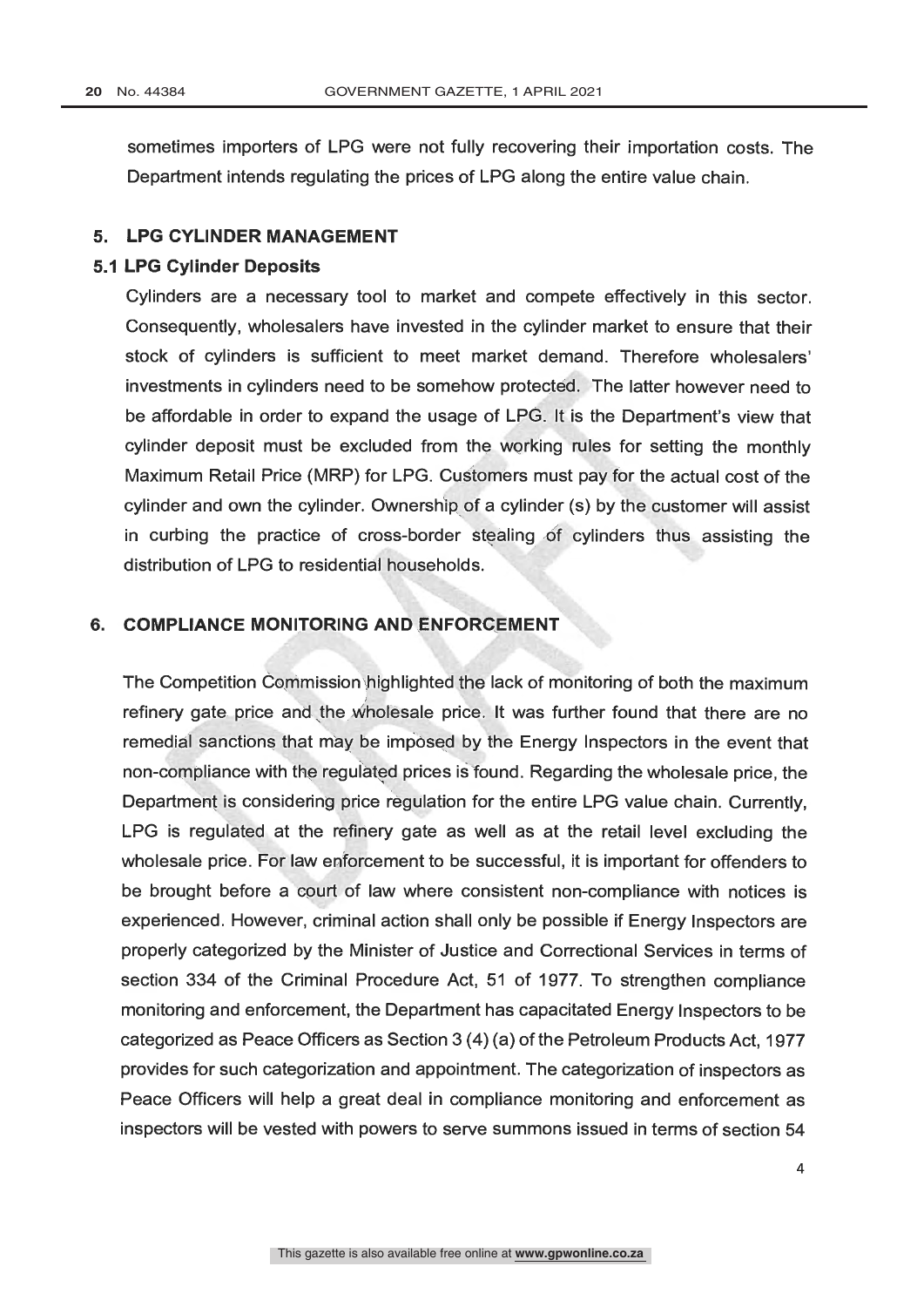of the Criminal Procedure Act, 1977. It is envisaged that non -compliance will be significantly reduced

#### 7. NEGATIVE PERCEPTION ABOUT LPG

All energy carriers are of themselves, to varying degrees, inherently dangerous and require adherence to stringent safety, health and environmental specifications and standards with respect to equipment, handling and use. The explosive nature of LPG accidents - the so- called "bomb effect" - feeds into people's negative perception of LPG as being an unsafe fuel compared to other sources of energy.

The Department in collaboration with other stakeholders will embark on targeted safety and awareness campaigns to assist the public in making the right choices to switch from using biomass, coal, electricity and illuminating paraffin to using LPG for household thermal needs. In this regard, the benefits of safe utilisation of LPG juxtaposed to those of other (traditional) energy carriers must be well communicated to the target audience. This would include the reduction of indoor pollution, caused by the use of traditional energy carriers like biomass and coal as well as illuminating paraffin, and the concomitant savings on the health costs thereof. These benefits would not be achievable without the requisite infrastructure and appliances which include cylinders, stoves and heaters that comply with applicable specifications and standards. The campàign will highlight the economic and financial benefits of switching from other energy carriers to LPG.

#### 8. CONCLUSION

For successful implementation of the LPG Rollout Strategy, the Department will focus mainly on four key challenges, namely; restrictive features in the LPG market, provision of adequate and open access LPG importation infrastructure to accommodate imports, conducting safety awareness campaigns to deal with negative perceptions on the use of LPG and cylinder management. Collaboration with and co-operation of other key stakeholders such as the Competition Commission and the Department of Labour are also crucial for the successful implementation of the Strategy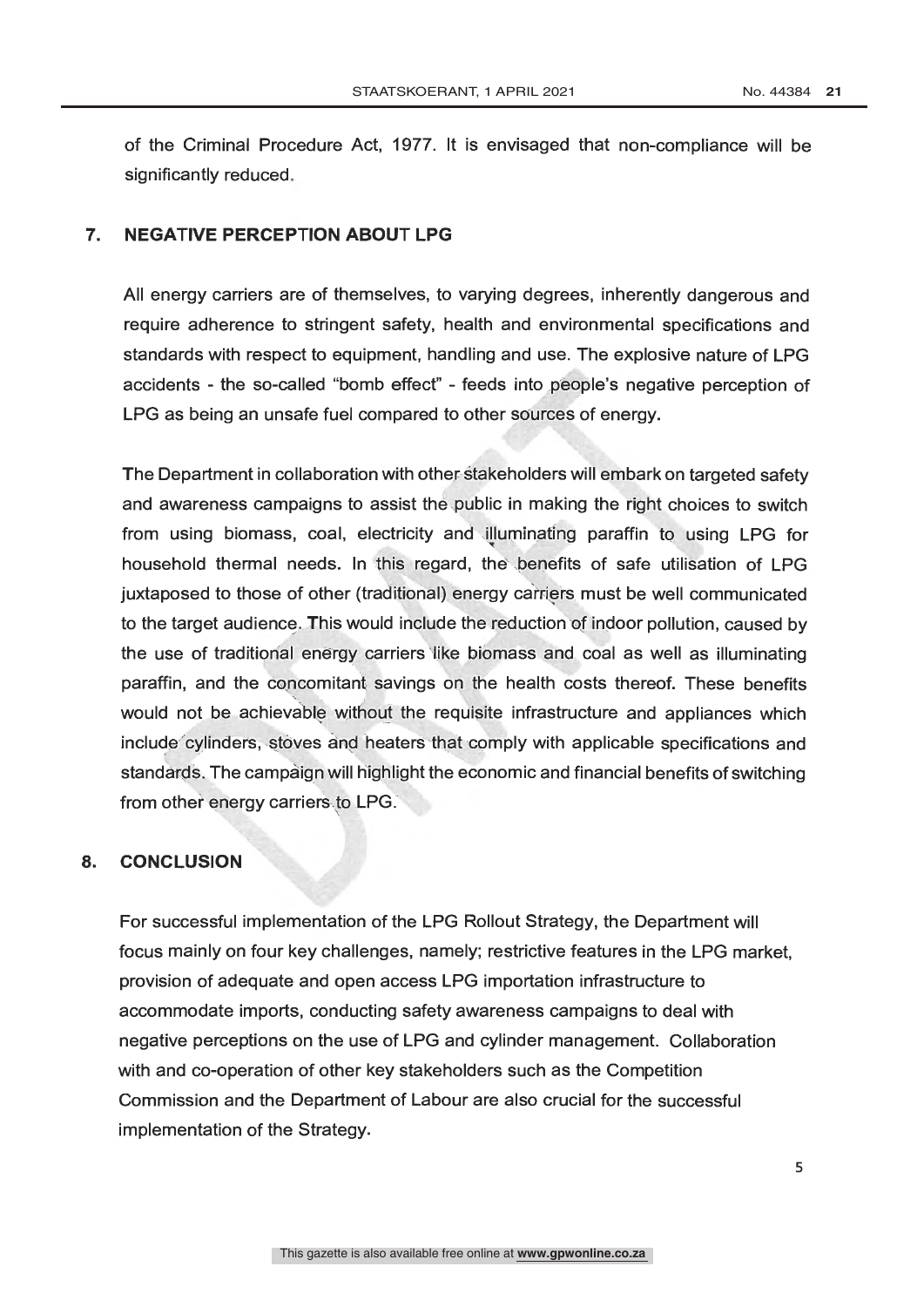#### 9. THE LPG ROLLOUT STRATEGY

#### 9.1 Background

South African energy supply is characterized by unequal access to modern energy carriers such as electricity and LPG. Low income households lack access to affordable, safe and cleaner energy resources for cooking and space heating. There are socio-economic impediments to the introduction of LPG in some communities. These include the existence of a culture of non-payment for services rendered (e.g. illegal connections to electricity and outright refusal to pay for services rendered) and negative perceptions regarding the safety and effectiveness of LPG as compared to other energy carriers. illegal connections to electricity and outright refusal to pay for services rendered) and<br>negative perceptions regarding the safety and effectiveness of LPG as compared to<br>other energy carriers.<br>The continuing electricity

need to diversify the country's energy mix and to alleviate the load on the electricity grid. In as far as LPG is concerned; local production by all South African refineries is inadequate to meet the demand of the local market. The shortfall has to be met by imports.

The LPG Rollout Strategy seeks to provide a framework for the expansion of the use of LPG in SA with special emphasis on the household sector. It identifies strategic options that Government can adopt in making LPG an energy carrier of choice for thermal ápplications, as well as the orderly development of the LPG market in South Africa: It seeks to ensure optimal contribution of LPG in addressing the country's electricity (and other energy) supply challenges.

The LPG Rollout Strategy is informed by the realisation that SA's socio-economic development over the past decades has also resulted in constrained supply of energy in the country. As the number of people with access to electricity increased, the demand for electrical energy started to increase and this led to power shortfalls that emphasised the need for SA to diversify its energy mix and in so doing, reduce heavy dependence on electrical energy, especially for cooking and space heating. It is within this context that LPG has been identified as the most appropriate, efficient and effective fuel for household thermal needs and thus also contributing in addressing the shortfall mentioned above.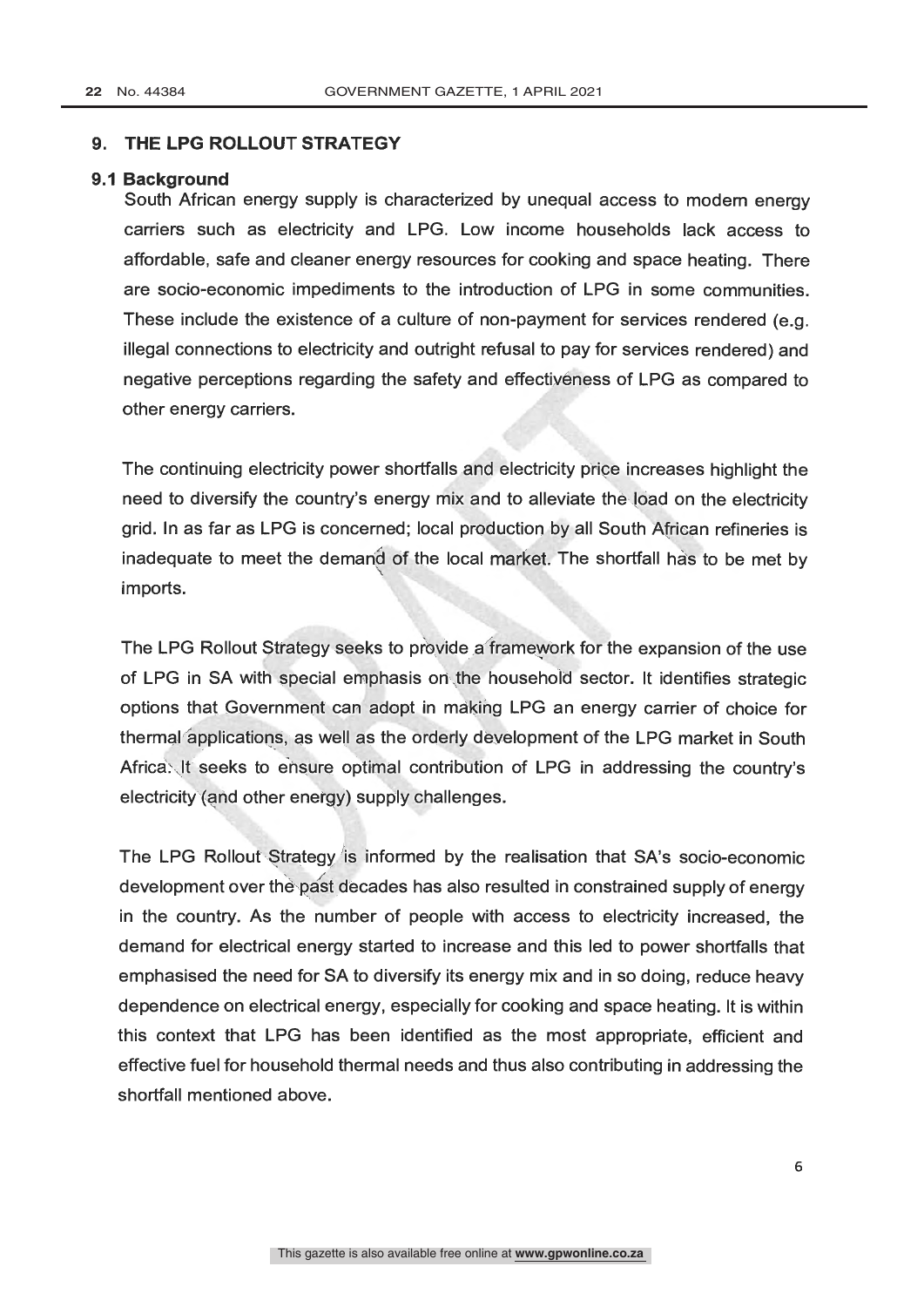In addressing the energy supply needs, it is imperative that the redressing of past as well as present inequalities besetting the country receives special attention. What therefore has engendered this Strategy, among others issues, are energy supply gaps in the market characterized by unequal access to modern energy such as electricity and LPG by South African households. As such, household consumers, particularly disadvantaged, rural and economically marginalised communities do not have adequate access to affordable, safe and cleaner energy sources for cooking and space heating. Other challenges identified by the Strategy include lack of adequate LPG supply infrastructure facilities, the practice of cylinder hoarding, the high cost of LPG, vertical integration of the supply chain that creates entry barriers to new entrants, and the negative perception of LPG with respect to safety. and the negative perception of LPG with respect to safety.<br> **Objectives of the LPG Rollout Strategy**<br>
The LPG Rollout Strategy has the following key`objectives:<br>
(a) To promote national access to safer, cleaner, more effic

#### 9.2 Objectives of the LPG Rollout Strategy

- (a) To promote national access to safer, cleanèr, more efficient, environmentally friendlier and affordable thermal fuel for households;
- (b) To encourage households to switch from the use of biomass, coal, electricity and illuminating paraffin to LPG for thermal purposes;
- (c) To contribute to energy efficiency and demand side management (EEDSM) by minimising the usè of electricity for cooking and space heating;
- (d) To enhance the level and quality of energy services currently available to households throughout South Africa; and
- (e) To contribute to the green economy programme of Government which is aimed among others at reducing greenhouse gas emissions.

The successful implementation of the LPG Rollout Strategy, as an intervention, rests on four main pillars, namely:

- (a) investment in the LPG infrastructure throughout the value chain by the private sector as well as through public-private partnerships;
- (b) collaboration of the Department with the private sector, Non -Government Organisations (NGOs), State Owned Companies (SOCs), Organs of State and other Government departments;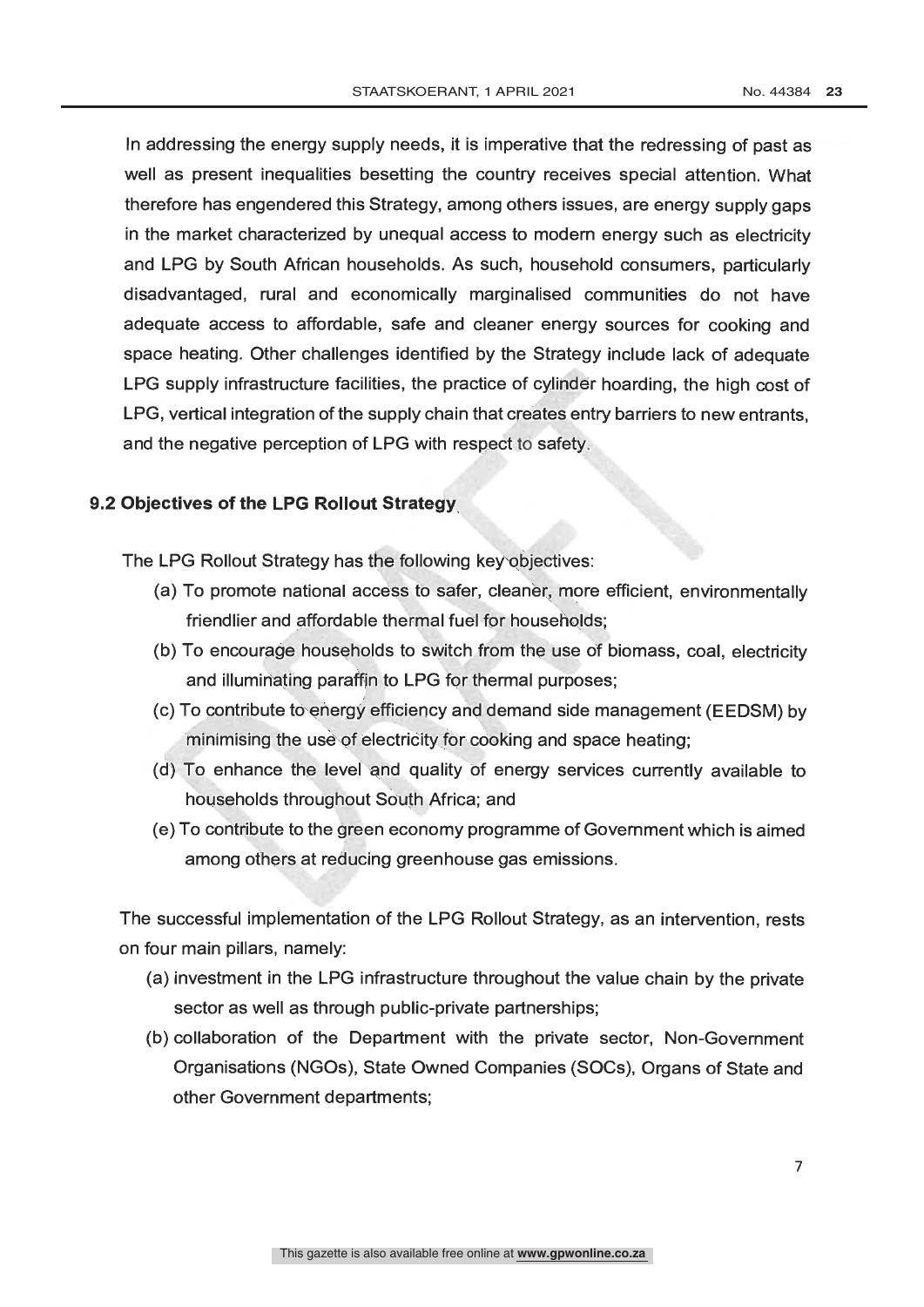- (c) appropriate policy or regulatory framework as well as pricing regime, with due regard to affordability; and
- (d) improved security of supply; particularly during seasons of high demand.

Where it is deemed necessary and appropriate, the State should play a strategic and significant role, through the relevant State -Owned Companies in the implementation of this strategy.

#### 10. OVERVIEW OF THE LIQUEFIED PETROLEUM GAS MARKET

Energy consumption in SA is divided between industry, commerce (which account for about 60% of the total consumption), households (which consume 24% of energy), and transport (which consume 16%). The value of total energy consumption is more than R3Obn each year, with LPG only accounting for about 0.5% (R1.5bn) of that amount)<sup>1</sup>. There has been a steady increase in LPG sales and demand since the early 1990s with an average annual growth rate of between 8% and 12%. Currently this demand growth stands at between 3% and 4% per annum<sup>1</sup>.

Various structures exist in the LPG market. LPG is marketed and distributed in South Africa mainly by four large companies (brands indicated in brackets): Afrox (Pty) Ltd (Handigas), Oryx energies (Oryx), Easigas (Pty) Ltd (Easigas), and Total (Totalgaz) and aboùt,150 small distributors. The four large distributors collectively have a market share of 95% to 97% while the small distributors take up the rest. Fifty percent of sales are for bulk sales and the other fifty percent is for packaged (cylinders) LPG. The first category of role players are the producers/refiners of LPG, with the most prominent players dominating the 'market being SAPREF (Shell SA, BP SA), Engen Petroleum Ltd, Sasol Synfuels (Pty) Ltd, Petroleum Oil and Gas Corporation of South Africa (PetroSA) and Astron Energy (Pty) Ltd. Currently, production does not meet market demand for LPG which therefore requires the balance of LPG required to be imported.

The second category of role players is the traders and large wholesalers with the main players being Afrox, Easigas, Oryx, and Totalgaz. LPG import and storage

<sup>&</sup>lt;sup>1</sup> Http: //www.wlpga.org/about-lpg/production-distribution/. Accessed on 24 October 2012.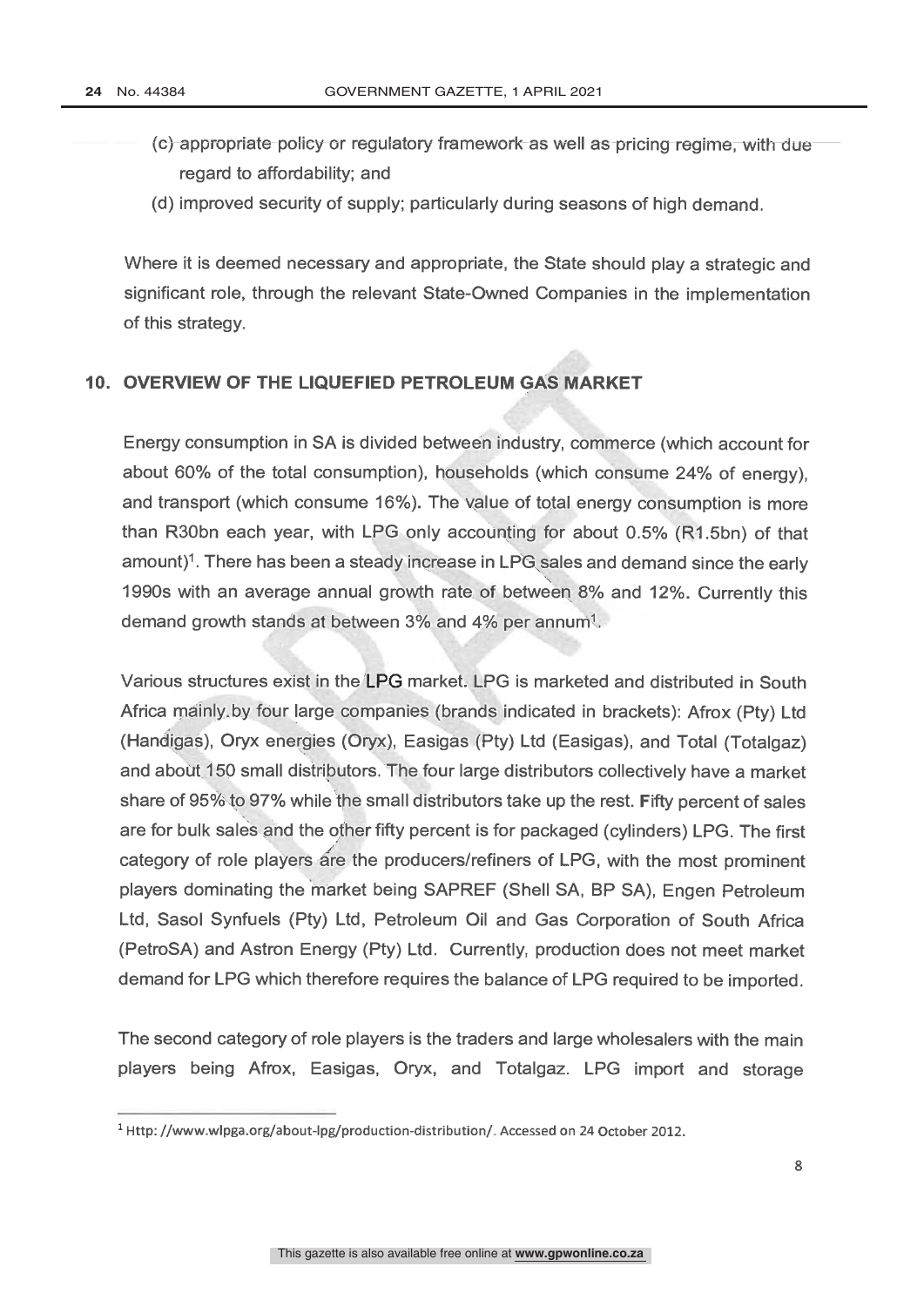infrastructure owned by Avedia Energy, Sunrise Energy in Saldanha, Western Cape and Bidvest in Richrdsbay, KwaZulu -Natal play an important role in solving the problem of LPG shortages in the country, particularly in winter months. The third category in the value chain belongs to resellers or distributors and are responsible for selling LPG to bulk users. The fourth category is made up of retailers responsible for selling LPG in cylinders to the end-users or consumers (industrial, commercial and domestic).

In terms of the regulation of LPG market, the DMRÉ is responsible for the regulation of LPG from production/refining, wholesaling and retailing level. This includes licencing and setting of prices for LPG throughout the value chain. The Energy Regulator's (NERSA) role is to regulate the LPG infrastructure (pipelines, loading and storage facility) in terms of the Petroleum Pipelines Act, 2003, Act No. 60 of 2003.

#### 11. LPG PRODUCTION

In an oil refinery, liquefied petroleum gas is produced at different stages. Approximately 60% of LPG is recovered during the extraction of natural gas and oil from the earth, and the remaining  $40\%$  is produced during the refining of crude oil<sup>2</sup>. The propane/butane ratio of refinery grade  $LPG$  is a function of the type of crude oil processed and the type of refining processing units that the refinery operates. In general, refinery grade LPG is approximately evenly split between propane and butane. There is a correlation between refinery reforming capacity utilisation and the butane ratio, as the utilisation increases for the production of petrol, the butane ratio increases. Domestic production of LPG still remains relatively low since LPG is not the core product for local production. Local production is unable to meet domestic demand in South Africa, especially in winter months when the demand is high. Generally, there is often a shortfall in the supply of LPG resulting in imports. Figure 1 below shows the production versus consumption picture for a ten year period. From the figure below it is evident that a substantial increase in demand shall necessitate an increase in supply, which may only be met by imports.

<sup>&</sup>lt;sup>2</sup> https://www.wlpga.org/about-lpg/production-distribution/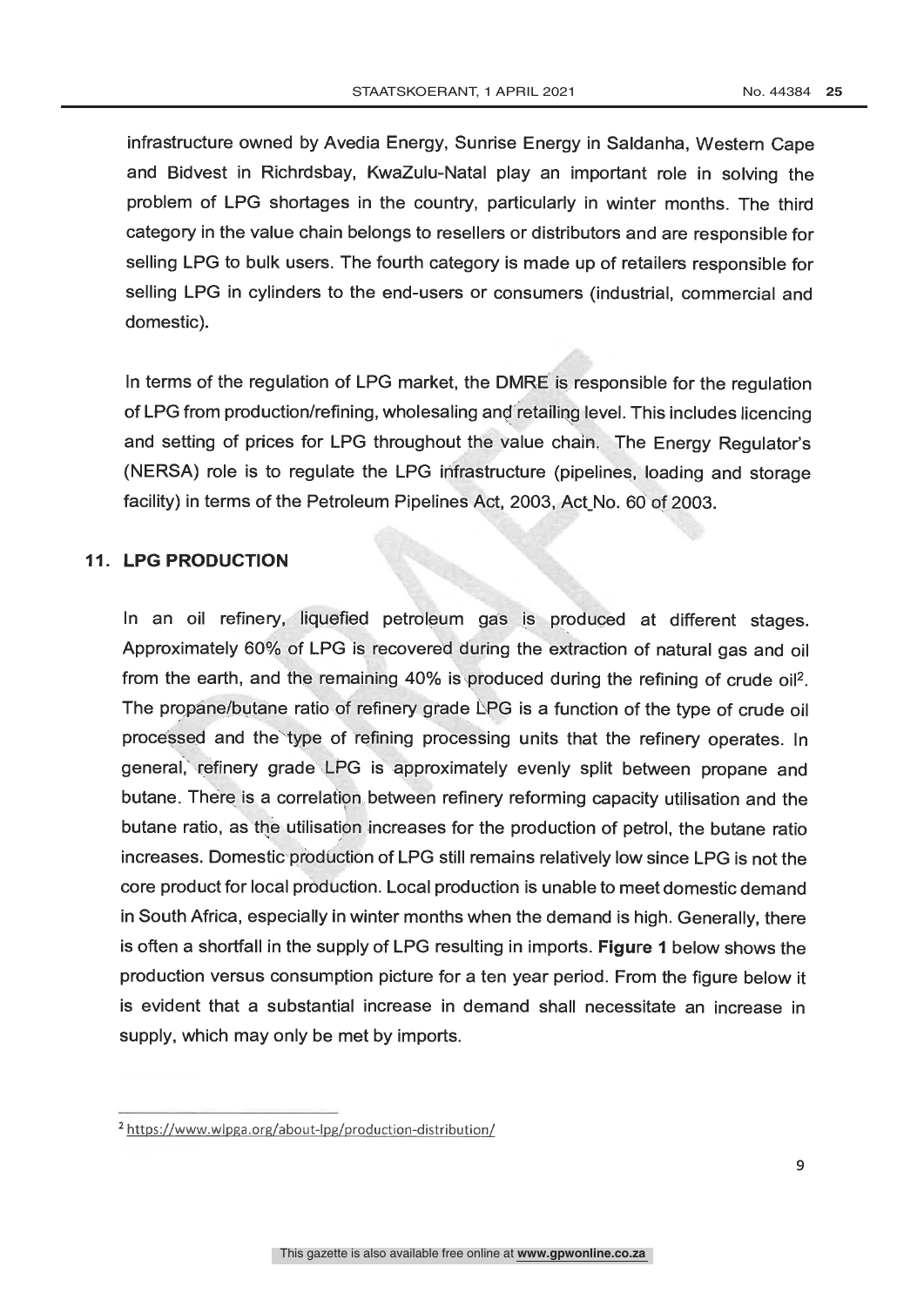

## Figure 1: LPG production and consumptions in SA (Source: DoE Statistics Report)

LPG is manufactured by all the local refineries, being an aggregate of roughly 300,000 metric tonnes per annum.

The typical net volume of LPG produced from the South African refineries is amongst others, determined by:

- a) The diesel/petrol demand volumes;
- b) A consistent LPG market off-take; and
- c) Refinery crude and product pricing economics, margins and slates (selection of crude diet and product types).

Typically, crude refineries' LPG production output varies between 1% and 4% of crude oil processed<sup>3</sup>. Therefore, SA's LPG production level is restricted to that of LPG being a co- product of the refining process. From the supply- demand figures above, it is clear that SA's LPG demand remains suppressed due to the constrained domestic production, lack of adequate (import) infrastructure, and other factors related thereto.

<sup>&</sup>lt;sup>3</sup> https://www.wipga.org/about-ipg/production-distribution/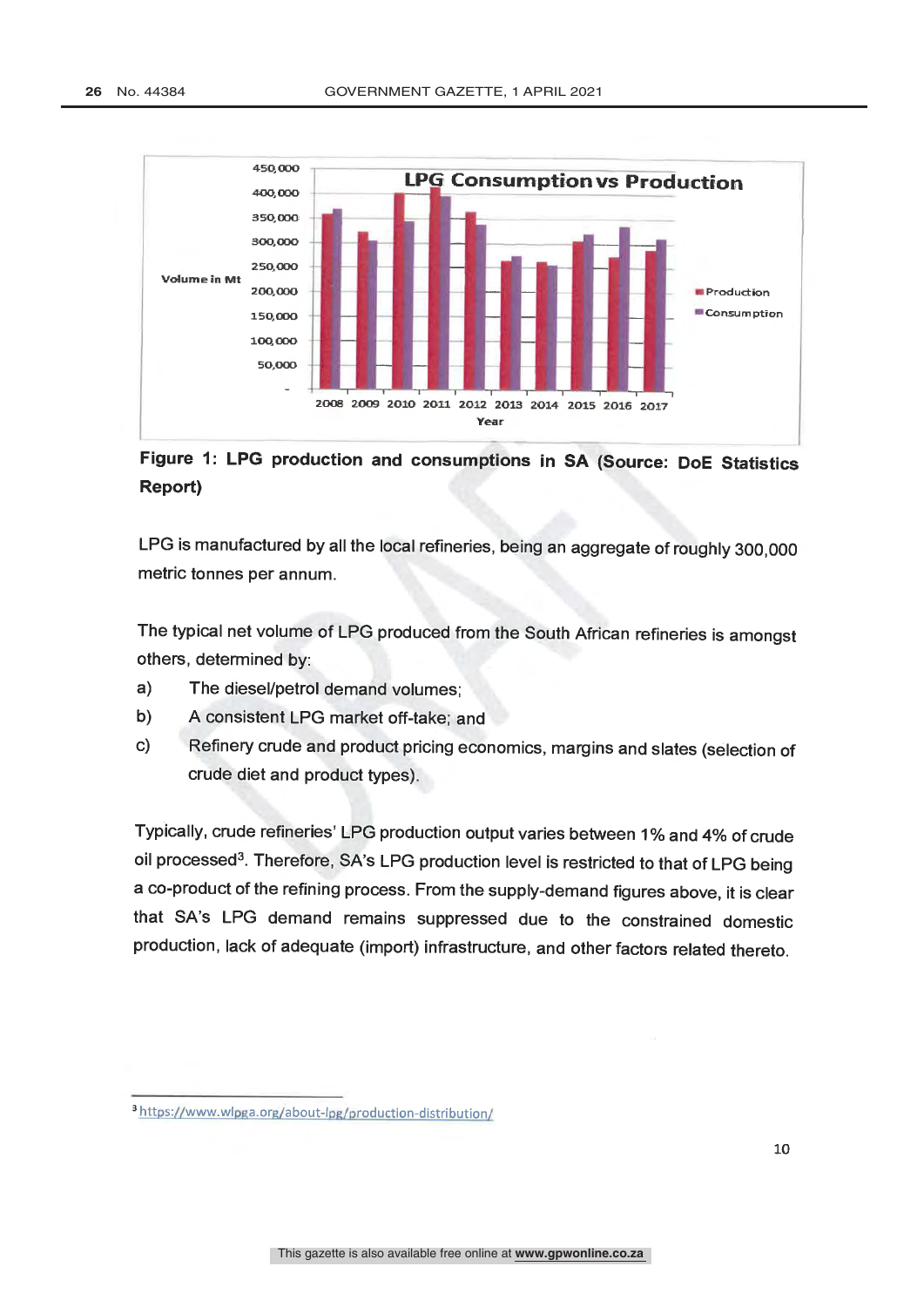#### 12. LPG IMPORTS

As local production falls short of meeting the local demand there is therefore a need for alternative incremental supply through imports from elsewhere in the world. LPG imports would seem feasible based on global supply demand projections and upon having the necessary infrastructure to handle such imports. The economics for large scale imports (from the Middle East or from West Africa) will need to be tested as it will need to include investments in costly storage and pipeline infrastructure, the shipping cost and of course incurring international market supply costs.

The cost and availability of ships and the capacity of SA's port facilities to receive imports will need to be considered in detail. Assuming that the consumption of LPG doubles, the country will need to import 300,000 tonnes which amounts to five ships of 5,000 tons capacity per month. The use of such small cargo parcels that importers can accommodate due to inadequate import 'infrastructure is responsible for high importation costs. There is however some import facility being developed in Richards Bay, KwaZulu-Natal by Bidvest. This facility comprises four tanks each with a capacity of 5650 tonnes, 60m long and 16 m in diameter providing a cómbined storage capacity of 22 600 tonnes. This new development will certainly be a game changer in the importation of LPG as VLGC will be accommodated.

Intra-trade in the region can be beneficial in particular in the LPG space. As an example, SA has signed a Memorandum of Understanding (MOU) with Algeria, which is one of the world's top ten<sub>1</sub>LPG producers. Instead of sourcing LPG from the Middle East, South Africa may need to consider sourcing it from Algeria. Although this is a recommended solution, it would be wise to secure maximum volumes from local production prior to embarking on potentially more expensive LPG imports coupled with the current challenges with import facilities. LPG imports have increased over the years which in turn indicates that the future demand of South Africa will be met via imports. To this end, the Department has since amended regulations pertaining to Petroleum Infrastructure to facilitate infrastructure investments. Subsequent to these regulation amendments, new investments in import facilities have been realised such as Sunrise Energy and Avedia Energy in Saldanha, Western Cape.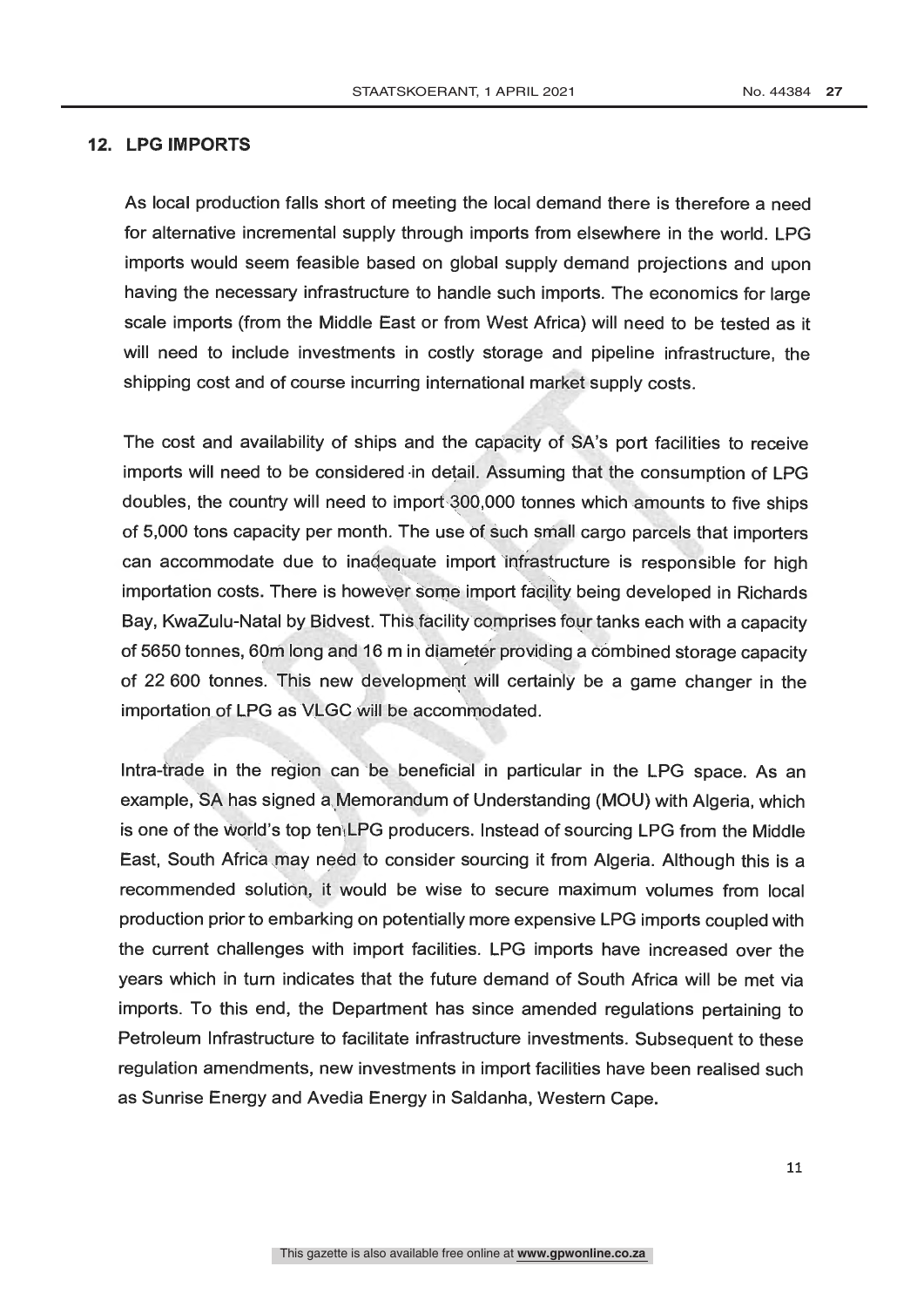#### 13. LPG EXPORTS

In addition to supplying LPG to domestic customers, wholesalers also export LPG procured from domestic refineries. Most of these wholesalers export LPG into the Southern African Development Community ("SADC") region, to countries like Zimbabwe, Namibia, Botswana, Zambia, Mozambique, Lesotho and Eswatini. However wholesalers wishing to export to these countries are faced with several regulatory hurdles as indicated in the Competition Commission Report. The Report listed hurdles such as the availability of LPG in South'Africa, access to appropriate long- distance logistics, and export permits required. by the International Trade Administration Commission ("ITAC") and the Department all of which impede the ability of wholesalers to penetrate external markets. In addition to naming these structural barriers to exporting, wholesalers also referred to loss of investment due to theft of cylinders as a factor that restrains exports.

#### 14. LPG PRICING FRAMEWORK

#### 14.1 LPG Pricing

As a point of departure in this regard, it is impórtant to highlight the fact that no amount of incentives to refiners including higher margins would persuade them to produce adequate supplies of LPG. The following are the reasons:

- LPG is not the core product of local refineries and that is why they sold their  $\bullet$ . interests to wholesalers.
- These refineries are constrained even in producing their core products such as petrol and diesel. Therefore LPG has to be imported to meet local demand.

The Department regulates LPG at the refinery gate through the Maximum Refinery Gate Price (MRGP) and also at retail level through the Maximum Retail Price (MRP). The Department intends regulating the price of LPG along the entire value chain. The Department has since changed the pricing framework to reflect the actual cost of imported LPG using Saudi Contract Price. The main problem with the old pricing methodology was that it used Petrol 93 as a proxy for the calculation of MRGP of LPG. This stems from the historical practice when LPG was a mere by-product of the refining process and was in abundance. Some of the LPG is used as an input in the production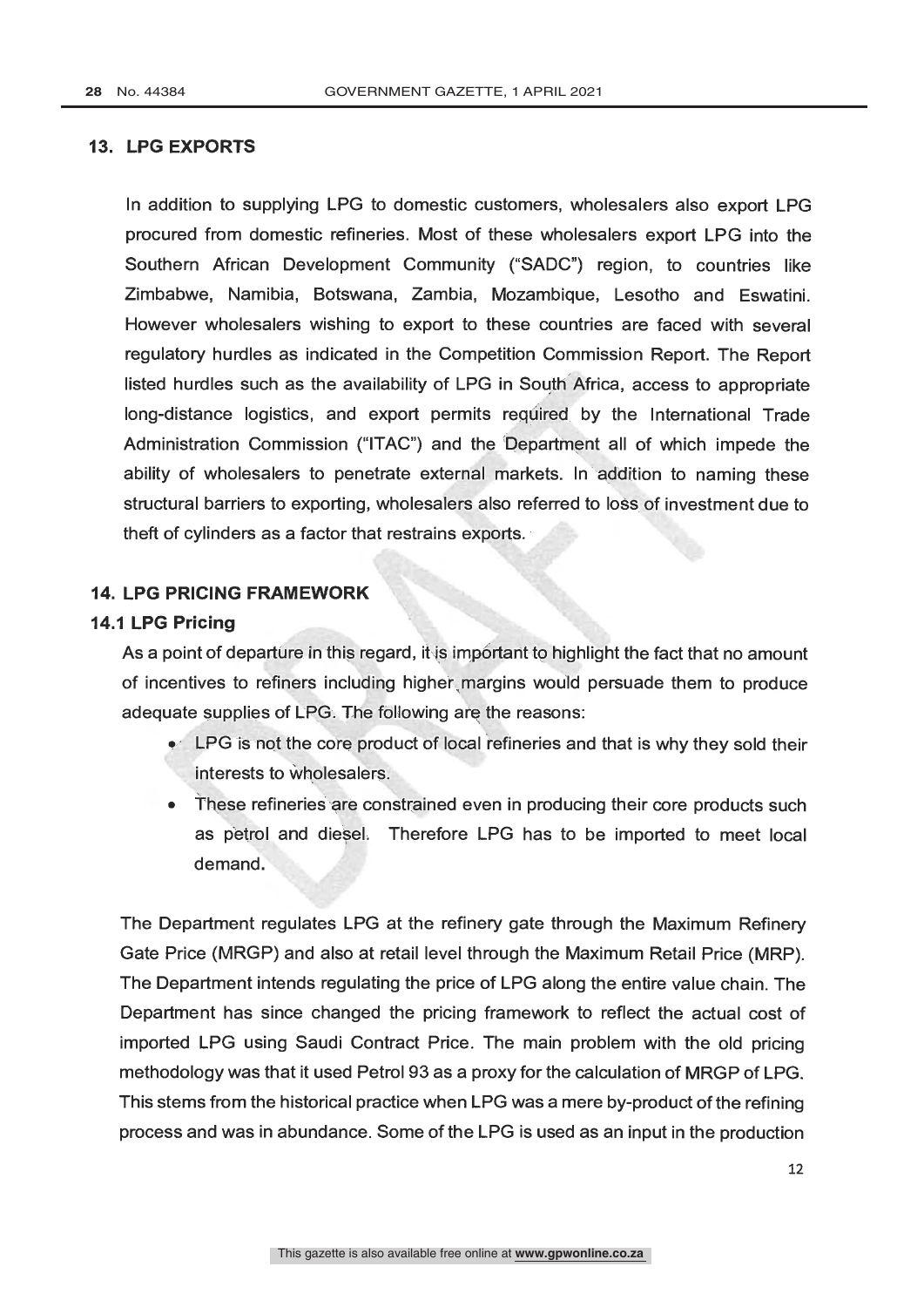of petrol. Due to fluctuations of monthly crude oil prices from which LPG is derived, sometimes, importers of LPG were not fully recovering their importation costs. The graph below demonstrates this fact.



Figure 2: MRGP VS Saudi Aramco Contract Price (Landed)

The graph above shows the value trend in terms of LPG price movements for the period January 2016 to June 2018. The Department has acknowledged that using Petrol 93 as a proxy for the calculation of the MRGP of LPG is inappropriate. To this end, the Department has since changed the pricing framework of LPG to reflect the actual cost of imported. LPG 'using Saudi Contract Price. The Department acknowledges that price alone will not make LPG accessible to all South African citizens. This has to be preceded by the removal of all obstacles prevailing throughout the whole supply value chain that restrict entry to the market. This has also been highlighted by the findings of the LPG Market Enquiry published in March 2017.

The findings emphasized on structural features in the LPG market that created barriers to entry in the market. Furthermore, the Competition Commission recommends regulation of the whole LPG supply value chain. It is therefore imperative that the Department embarks on completing the pricing of the whole value chain, specifically the wholesale price of LPG to ensure that retailers have certainty in terms of possible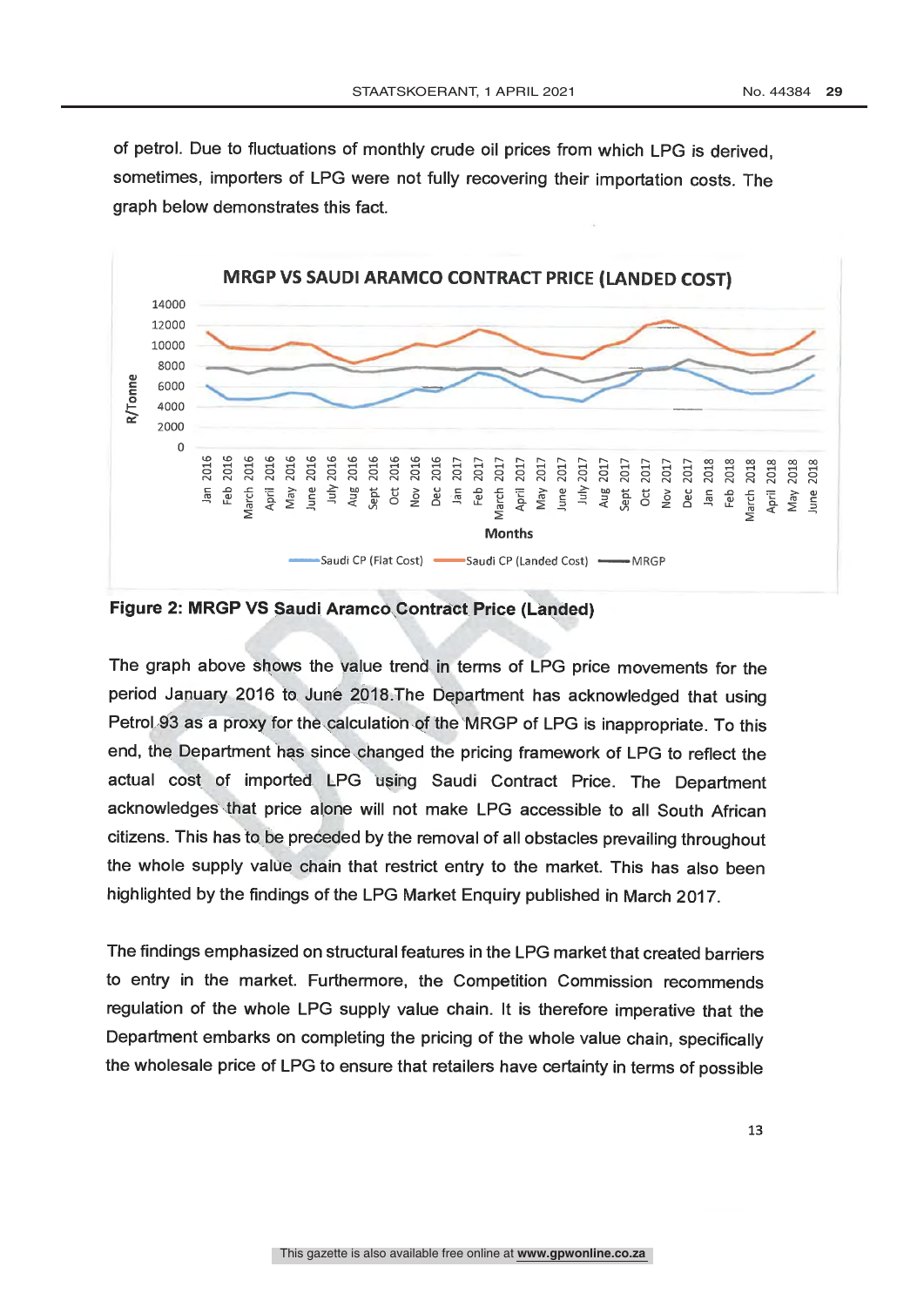retail margins. The Department is however of the view that, once the playing field has been levelled in the LPG market, de- regulation should follow.

#### 15. LPG REGULATORY FRAMEWORK

The market is with respect to safety and health, regulated mainly through the Department of Labour. The Department of Employment and Labour and the liquefied petroleum gas association of South Africa (LPGSA) encourage LPG companies to comply with safety regulations. Standards covering cylinders, valves, appliances and/or equipment are often referenced to acceptable international standards. Relevant South African National Standards (SANS) cover the installation of LPG appliances and equipment. Cylinder and storage tanks are covered by the Pressure Equipment Regulations. All cylinders and valves must be tested against the relevant SANS standards. This is verified through the LPGSA which issues a verification permit for all cylinders found to be complying with the set standards. Other equipment such as appliances, hoses and/or regulators undergo the same process of verification. LPGSA trains LPG installers and register them through an independent body appointed by the Department of Employment and Labour.

The Competition Commission in its LPG market inquiry Report found that overlapping jurisdictions of the National Energy Regulator ( NERSA) and Transnet National Ports Department of Employment and Labour.<br>The Competition Commission in its LPG market inquiry Report found that overlapping<br>jurisdictions of the National Energy Regulator (NERSA) and Transnet National Ports<br>Authority (TNPA) ca construction of import and storage facilities at the ports. In this regard, a Memorandum of Understanding has been signed between TNPA and NERSA regarding coordination of licensing activities. The Department has to monitor the efficiency of such a Memorandum of Understanding.

The Department is mandated to regulate the buying and selling of petroleum products. This mandate also includes the pricing of petroleum products, as stipulated in the Petroleum Products Act, 1977 (Act No. 120 of 1977 as amended) LPG is included within the ambit of the Petroleum Products Act, as petroleum products are defined as "any petroleum fuel and any lubricant used and unused, and includes any other substance which may be used, for a purpose for which petroleum fuel or any lubricant may be used". As both a policymaker and economic regulator for the liquid fuels sector,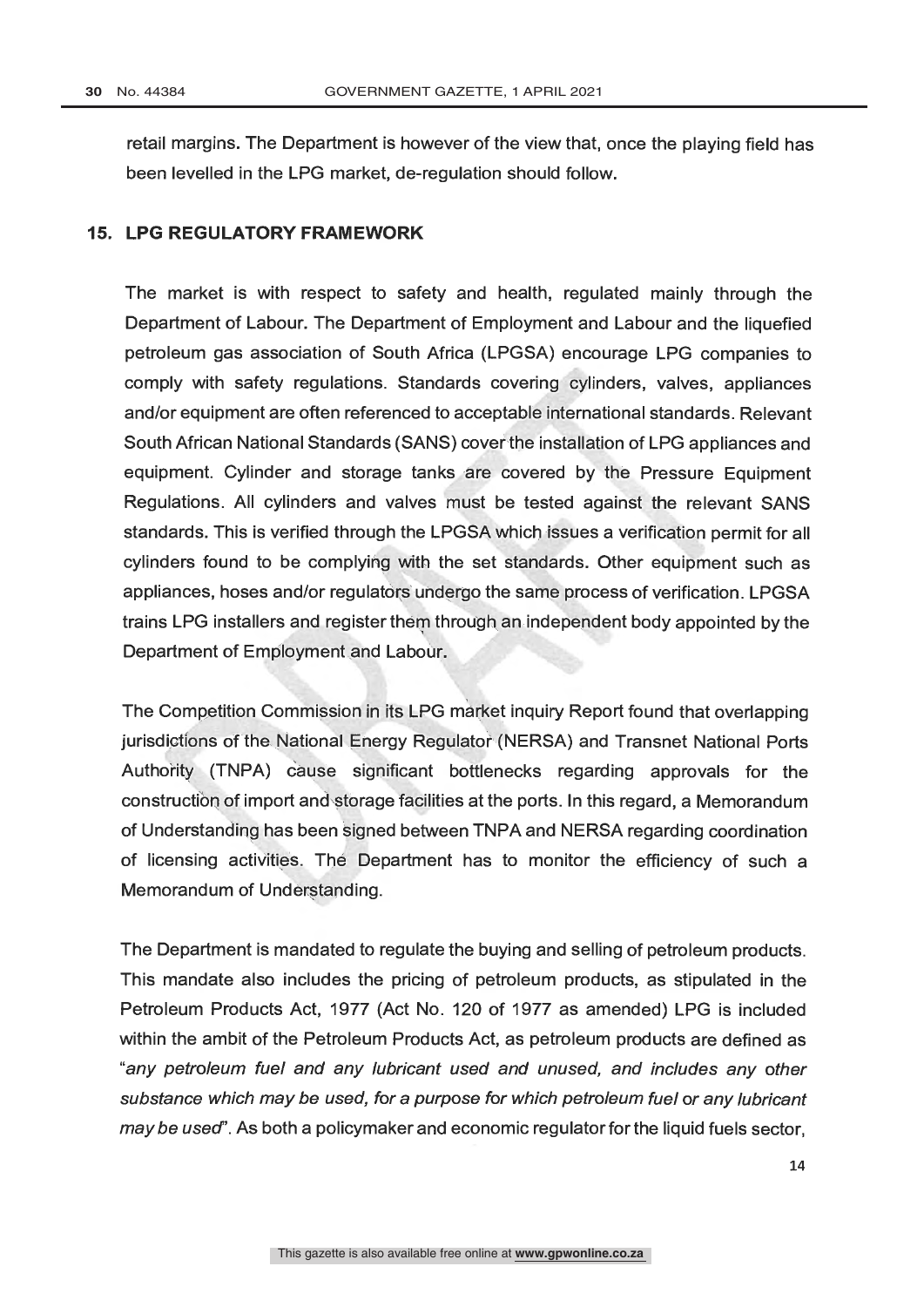the DMRE is responsible for the drafting, reviewing, implementation, monitoring and enforcement of policies and legislation in pursuance of energy security.

The price of LPG is partially controlled mainly through the regulation of the maximum ex- refinery price, which entails the Maximum Refinery Gate Price (MRGP) and the Maximum Retail Price (MRP) of LPG supplied to residential customers.

#### 16. LPG CYLINDER MANAGEMENT

Almost all LPG equipment (cylinders, valves, storage tanks, regulators, etc.) are not manufactured locally. There has been some interest recently in a cylinder manufacturing plant. LPG cylinders are owned by LPG companies. This ownership is retained by LPG companies through a rental arrangement with the dealers who pass the cost to the end-consumer in the form of a cylinder deposit. The cylinder business is predominantly branded with each LPG marketing company having its own distinctive colours for cylinders of different sizes. Retailers who decide to become branded, can choose to be tied to one brand or can be independent and buy and sell different cylinder brands.

The independent wholesaler is, however obliged to create an identity different from the major brands. Some LPG filling plants are owned or managed by LPG distributors. Bulk tanks are owned by LPG companies who have a contractual agreement with their customers such as restaurants in the shopping malls. LPG equipment particularly for domestic use is also available from non -LPG outlets such as hardware stores. Some road tankers are owned by the major wholesalers; however the majority is owned and operated by transport companies. Distribution of LPG by road is usually outsourced by LPG companies. It is the Department's view that cylinder deposit must be excluded from the working rules for setting the monthly Maximum Retail Price (MRP) for LPG. Customers must pay for the actual cost of the cylinder and own the cylinder. Ownership of a cylinder (s) by the customer will assist in curbing the practice of cross border stealing of cylinders thus assisting the distribution of LPG to residential households

The inability of LPG wholesalers to control cylinders contributes to the high cost of operating the business. Cylinder hoarding is a common practice and amounts to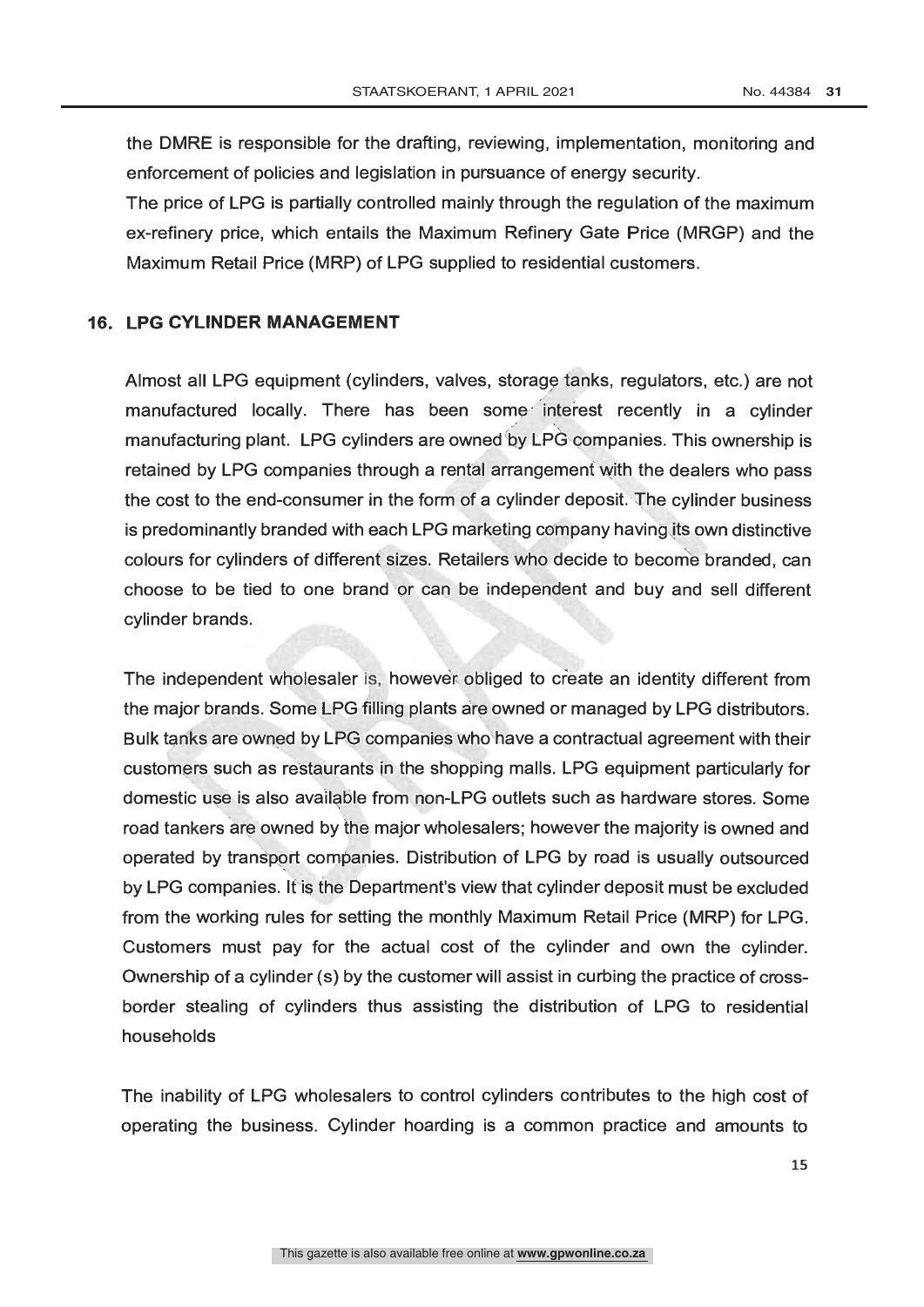uncompetitive behaviour and could result in supply disruptions. The cylinder exchange practice is a potential barrier to new entrants as it is governed through bilateral agreements. The cylinder owner has the responsibility for maintaining cylinders in order to ensure that they are safe to use. This is done to avoid hazardous impacts which may even lead to fires and ultimately death. Cylinders need to go through routine checks and revalidations. Since the cylinder plays a very important role as an asset in the LPG business, it needs to be protected for commercial reasons. In addition, cylinders are expected to withstand all the challenges of the distribution chain in order to keep the contents secure and safe. It is therefore important that all parties should cooperate to actively discourage cylinder hoarding and illegal filling. These practices are anti-competitive and are detrimental to the expansion of the LPG market.

The importance of safety in the use of LPG cannot be overemphasized. Addressing the issue of safety requires that the DMRE and the Department of Employment and Labour work collaboratively to ensure that the LPG industry complies with the relevant regulations. It is important that the consumer and all the people involved in the LPG supply chain must be aware of their responsibilities to keep the industry safe and sustainable.



#### 17. LPG SUPPLY VALUE CHAIN

Figure 3: Typical LPG supply value chain in South Africa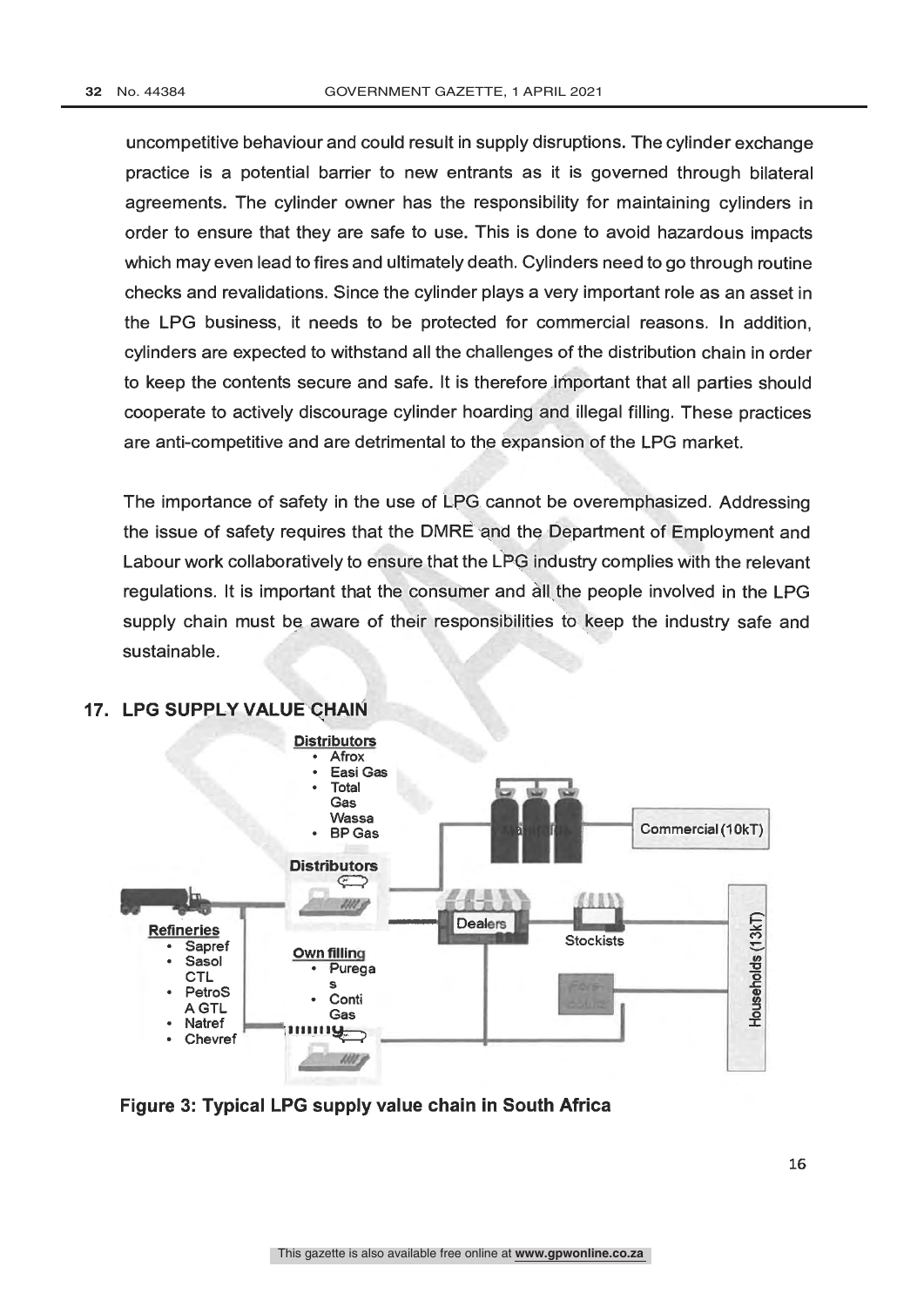In the supply chain shown in Figure 3 above, the product leaves the refinery gate (equivalent to a port facility in case of imports) in a road tanker to a bulk- breaking facility or a cylinder -filling depot. The filled LPG cylinders are loaded on a flatbed truck and delivered to wholesalers who in turn deliver to retailers (stockists and forecourts). It is only after this point that the product is delivered to the end-consumer. It is important to note that all these points of supply (intermediaries) attract additional costs resulting in high LPG prices. Hence the Department advocates for the streamlining of the value chain in favour of LPG being transported in bulk from the refinery gate to a cylinder filling depot and then directly to end-users (only via some retailing outlet in exceptional circumstances) as shown in Figure 4 below.



#### 18. PILOT PROJECT BASED LPG SUPPLY VALUE CHAIN

### Figure 4: LPG supply value chain model based on the pilot projects in Atteridgeville and Tweefontein (DoE, 2008).

The Department piloted this model in Atteridgeville and Tweefontein and noted the potential reduction of the retail price of LPG supplied to households. It is partly based on insights gained in the piloting of the model that the then Minister of Energy commenced the regulation of the maximum retail price of LPG supplied to households in 2010.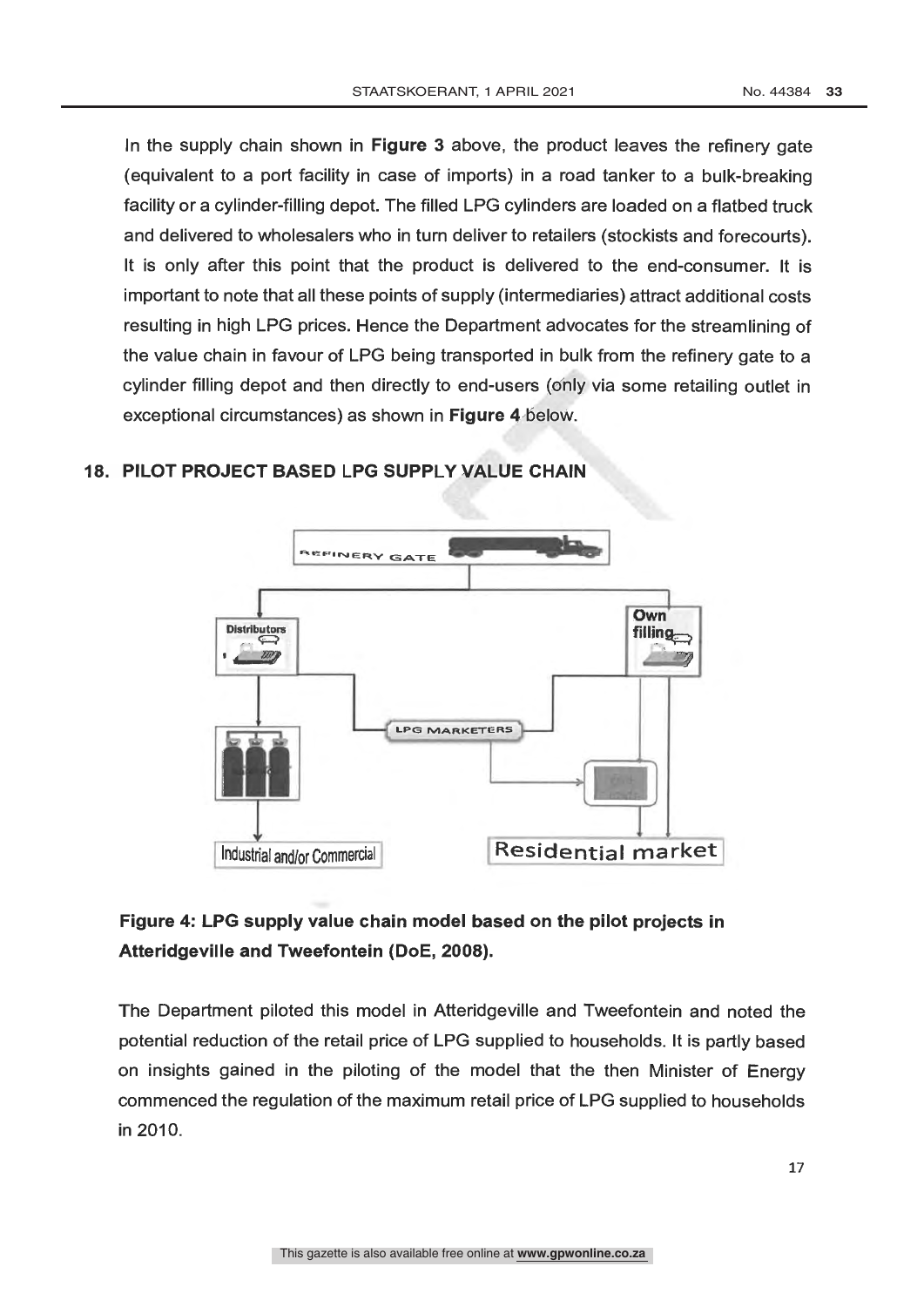#### 18.1 Wholesalers and Bulk Distributors

The major four independent wholesalers and bulk distributors include Afrox, Easigas, Totalgaz and Oryx. These wholesalers buy LPG from refineries and on -sell in bulk to distributors using big road tankers as well as to their end -user clients, which include industrial, commercial and residential customers.

#### 18.2 Retailers and Dealers

The retail end of the LPG market comprises approximately 452 fuel retail service stations (forecourts) and about 4,000 small traders of stockists who sell in informal (spaza) shops as well as trading stores. It is characterised by the following:

- LPG is rarely a stand -alone business and is usually a small portion of an entity's turnover;
- A retailer is contracted and brandèd to a particular producer or wholesaler who owns storage and filling equipment;
- A retailer is usually supplied LPG by a distributor in the latter's branded cylinders;
- $\bullet$  The retailing of LPG is generally a cash business; and
- LPG may also be retailed at a premium by re-filling end-user owned small cylinders (usually under 7kg).

#### 19. LPG IMPORT INFRASTRUCTURE

Petroleum import infrastructure includes ports, wharves/berths, discharge facilities, pipelines, storage tanks at terminals and other remote locations, as well as facilities for loading petroleum products onto road and rail transport. Terminals are those storage facilities where refined petroleum products are received from either refineries or import facilities. Fuel is distributed from terminals by truck or rail to retailers or bulk users. All terminals have loading gantries and storage facilities and can be supplied by pipeline, ship and in some cases by road transport.

Import terminals, however, are only supplied by pipeline from refineries or ports. The ports of Richards Bay, Durban, Port Elizabeth and Saldanha Bay have LPG loading/off-loading facilities.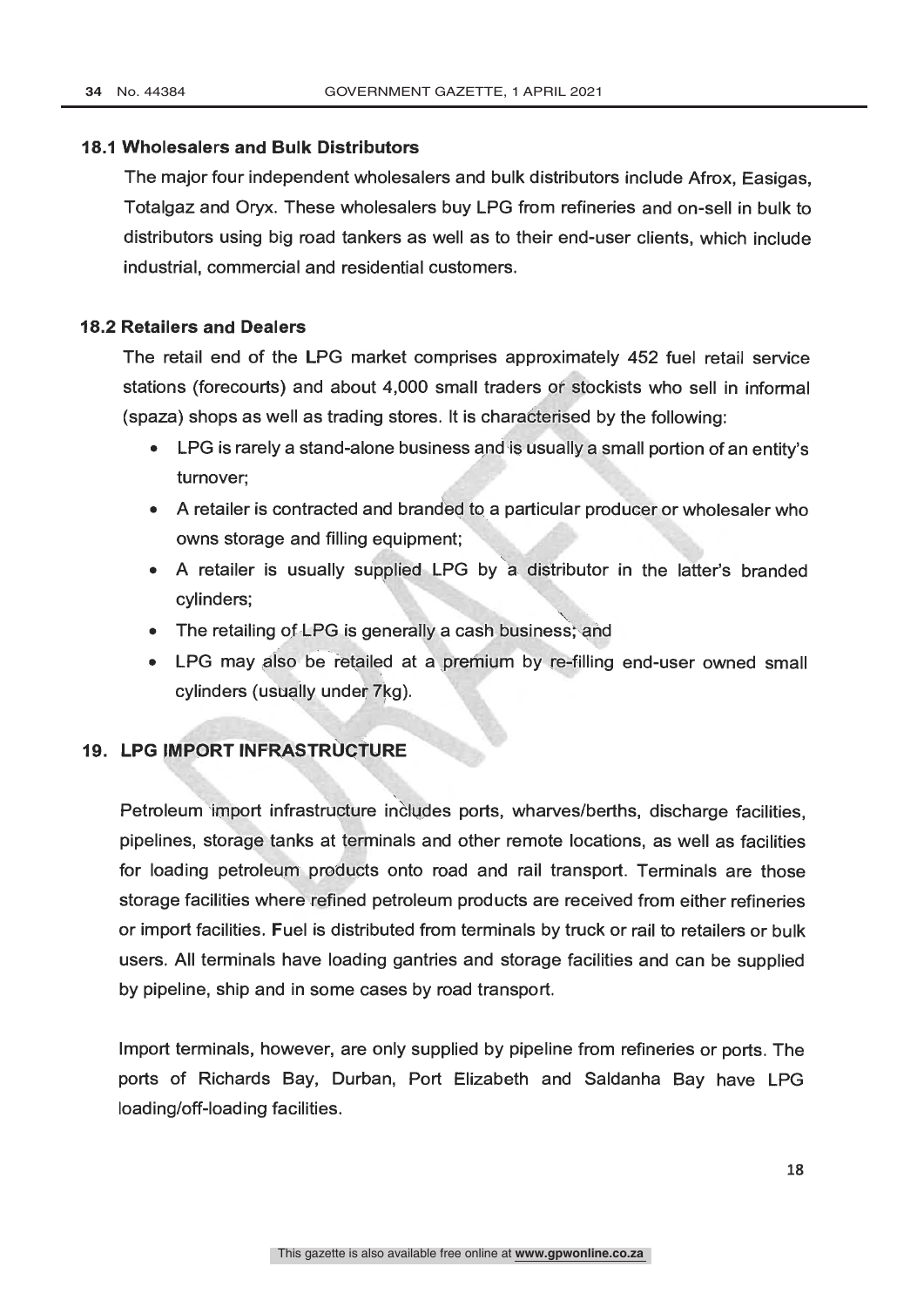There are seven import/export LPG terminals in SA:

- 1) Richards Bay LPG Terminal belonging to Island View Storage (IVS) and leased to Afrox for a period of about 6 years;
- 2) Sapref LPG Terminal at Durban, belonging to Shell and BP jointly and integrated into the refinery;
- 3) Enref LPG Terminal at Durban, belonging to Engen this is unused as an import/export terminal to date due to some unresolved issues but the storage at the refinery is in use for LPG storage;
- 4) Easigas LPG Terminal, Port Elizabeth, Eastern Cape;
- 5) Easigas Tank Farm LPG spheres, Port Elizabeth, Eastern Cape;
- 6) Sunrise Energy LPG Terminal, Saldanha Bay, Western Cape; and
- 7) Avedia Energy LPG Terminal, Saldanha Bay, Western Cape.

Noting the constrained domestic production of LPG, growth in LPG demand can only be adequately met by increased imports. Currently, SA is unable to source large volumes of LPG from LPG producing countries due to its limited import facilities as well as the associated storage and distribution infrastructure. The relatively small market size has not warranted larger -scale infrastructural investments for importation or optimisation of local distribution of bulk LPG. It would take at least sixteen (16) days for the cargo from Saùdj Arabia to reach South Africa while the cargo size would be small and therefore uneconomical for importers. South Africa could opt for Mauritius, with a minimum sevem(7) day journey for LPG delivery. Instead of sourcing LPG from the Middle East or Mauritius, SÁ should consider sourcing it from Algeria, or other West African countries such as Nigeria, and/or Angola in pursuit of the continental development agenda. In this regard, SA should pursue such imports as part of its bilateral relations and cooperation with involved countries as well as the promotion of intra-African trade.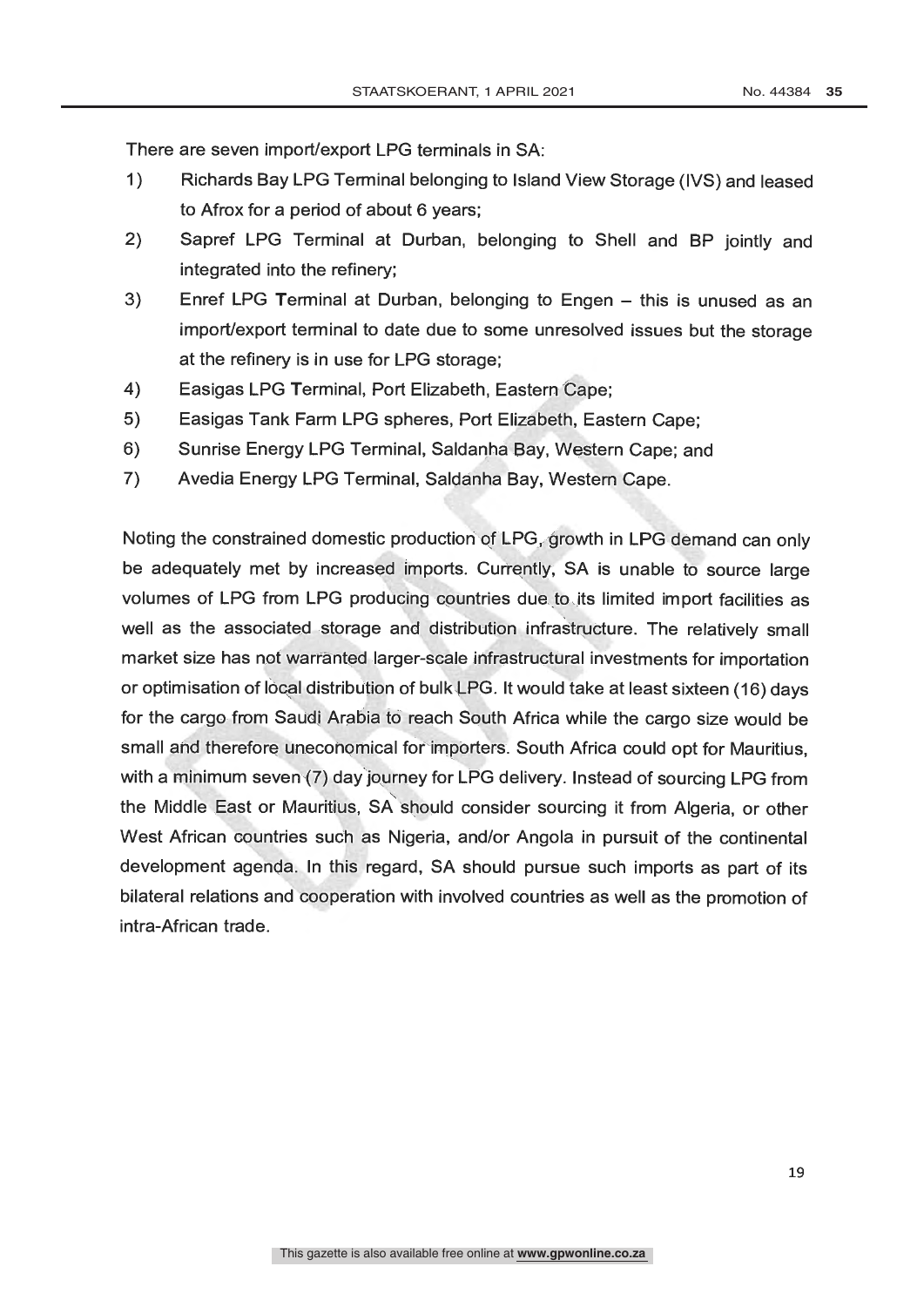| <b>Licensee</b>                | Storage capacity (m <sup>3)</sup> | <b>Location</b>                                                                          |
|--------------------------------|-----------------------------------|------------------------------------------------------------------------------------------|
| <b>Shell SA (Pty) Ltd</b>      | 4000                              | <b>Port Elizabeth</b>                                                                    |
| <b>Bid tanks (Pty) Ltd</b>     | 6000                              | <b>Richards Bay</b>                                                                      |
| <b>BP &amp; Shell (SAPREF)</b> | 1800                              | Durban                                                                                   |
| Source: NERSA, 2012            |                                   |                                                                                          |
|                                |                                   |                                                                                          |
|                                |                                   | Table 1 above gives a picture of South Africa's loading facilities, storage capacity and |
|                                |                                   | respective locations for those loading facilities. Afrox and Easigas used to be the only |

#### **Table 1: SA loading facilities**

respective locations for those loading facilities. Afrox and Easigas used to be the only two importers of significant volumes of LPG into SA. The two wholesalers lease import storage facilities and have import licences. Afrox leases the import facility in Richards Bay from Bidvest tanks [formerly IVS Richards Bay (Pty) Ltd]. Easigas imports via the Port Elizabeth terminal. During the market inquiry, by the Competition Commission, the Department has learnt that, Totalgaz, Camel Fuels and Oryx also use the Richards Bay port terminal through Bidvest tanks to import LPG. It is noteworthy that wholesalers are not operating from their own storage and/or loading facilities but rather are granted access to facilities owned by terminal operators. The existing storage and/or operating facilities are not able to receive Very Large Gas Carrier (VLGC), resulting in higher landed costs of LPG. However the new development in Richards Bay will assist in accommodating VLGC thus helping in reducing importation costs and in turn the domestic price of LPG.

New entrants have highlighted the lack of import facilities as one of the key constraints to growing the LPG market and the promotion of competition. The practice in line with global practices, is that anchor tenants sign long -term contracts (10 -20 years) with the storage facility operator. The operator will then develop the facility and charge a monthly rental for capacity ('take or pay agreements). This type of arrangement serves as a key constraint in growing the LPG market and in the promotion of competition. It has been widely accepted that the only way to unlock local LPG consumption is to substantially increase imports of LPG through newly constructed import terminals with sufficient storage facilities. This will significantly reduce freight costs and would in turn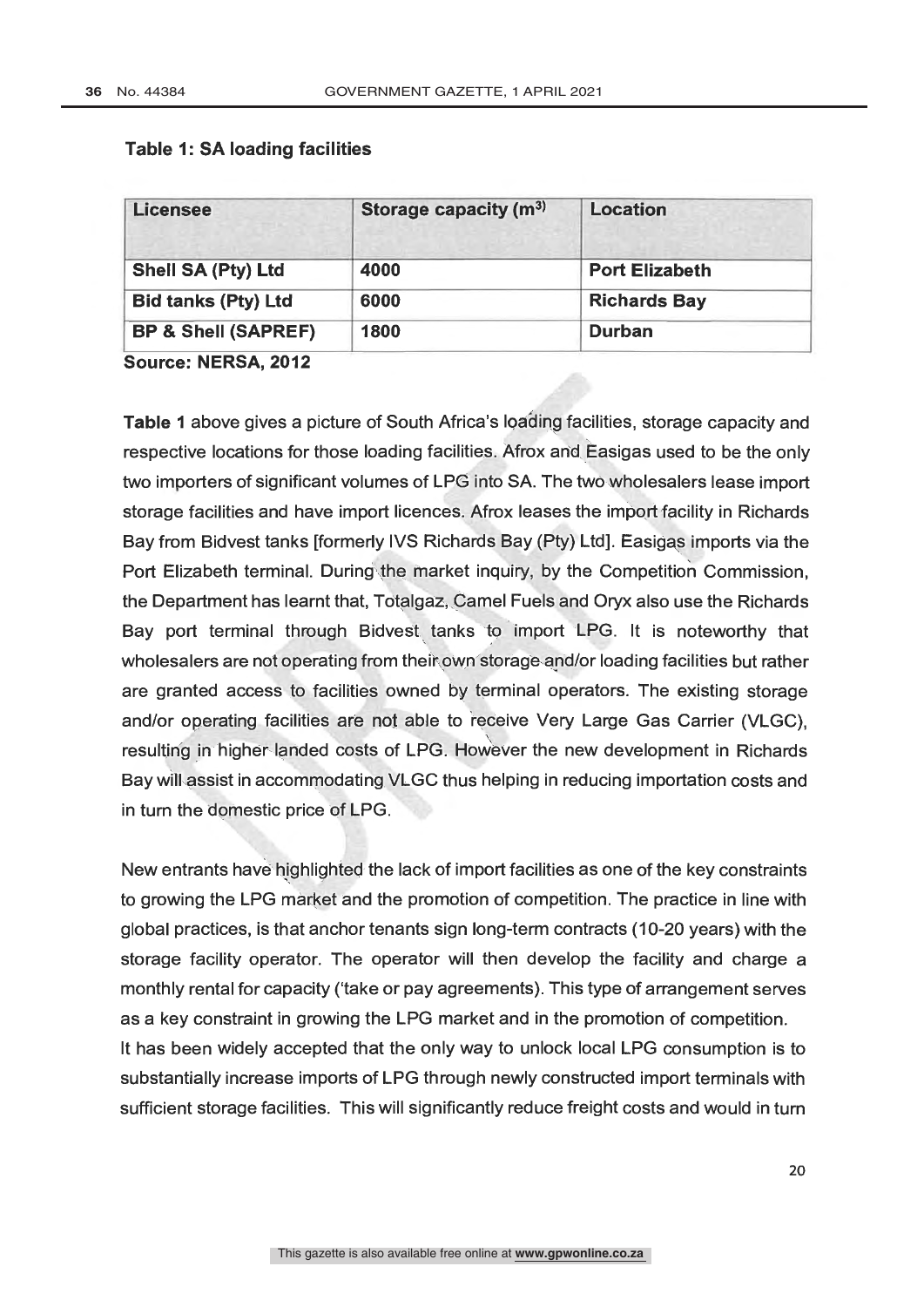drive down LPG costs. Furthermore, a large increase in imports of LPG into the domestic market would enhance competitive pricing for local customers.

#### 20. THE ROLE OF PETROSA

The National Oil Company's involvement in developing gas infrastructure is paramount to the attainment of government's objective of making LPG affordable and accessible to all South Africans. It is also envisaged that PetroSA will take the opportunity to establish distribution depots and channels across all provinces in line with the envisioned strategy.to enhance the role of Historicálly Disadvantaged South Africans in the retail of LPG.

#### 21. LOCAL LPG CYLINDER PRODUCTION

The expansion of the LPG market will in the medium to long term necessitate the investment in local cylinder manufacturing plant (s) and this can also have an added benefit of creating sustainable jobs for South Africans. The limiting factor for local production of LPG cylinders is the price of steel. SA is using the import parity pricing system which makes steel very expensive. There are projects already under development to manufacture LPG cylinders locally. One such project is the IDCbacked project developed by MM Engineering Services (PTY) Ltd for the manufacture of LPG gas cylinders in the Coega IDZ. The capacity of the plant is estimated at 1.5 million cylinders per annum (3 kg, 5 kg, 7 kg and 9 kg cylinders). The facility will market and sell its products in South Africa and export to Africa and the rest of the world. The DMRE, in conjunction with other Government departments, and the DTIC in particular, should work towards maximising local content and economic benefit from LPG -related business activities.

The steel LPG cylinder has not changed much since it was introduced in Hong Kong in the 1960's. Recently through innovation LPG cylinders have included the use of plastics and composite materials to improve the visual proposition whilst reducing weight and providing better protection against corrosion. Support from Government towards LPG might encourage composite cylinder manufacturing locally with needed job opportunities. Composite cylinders tend to be more expensive than steel cylinders;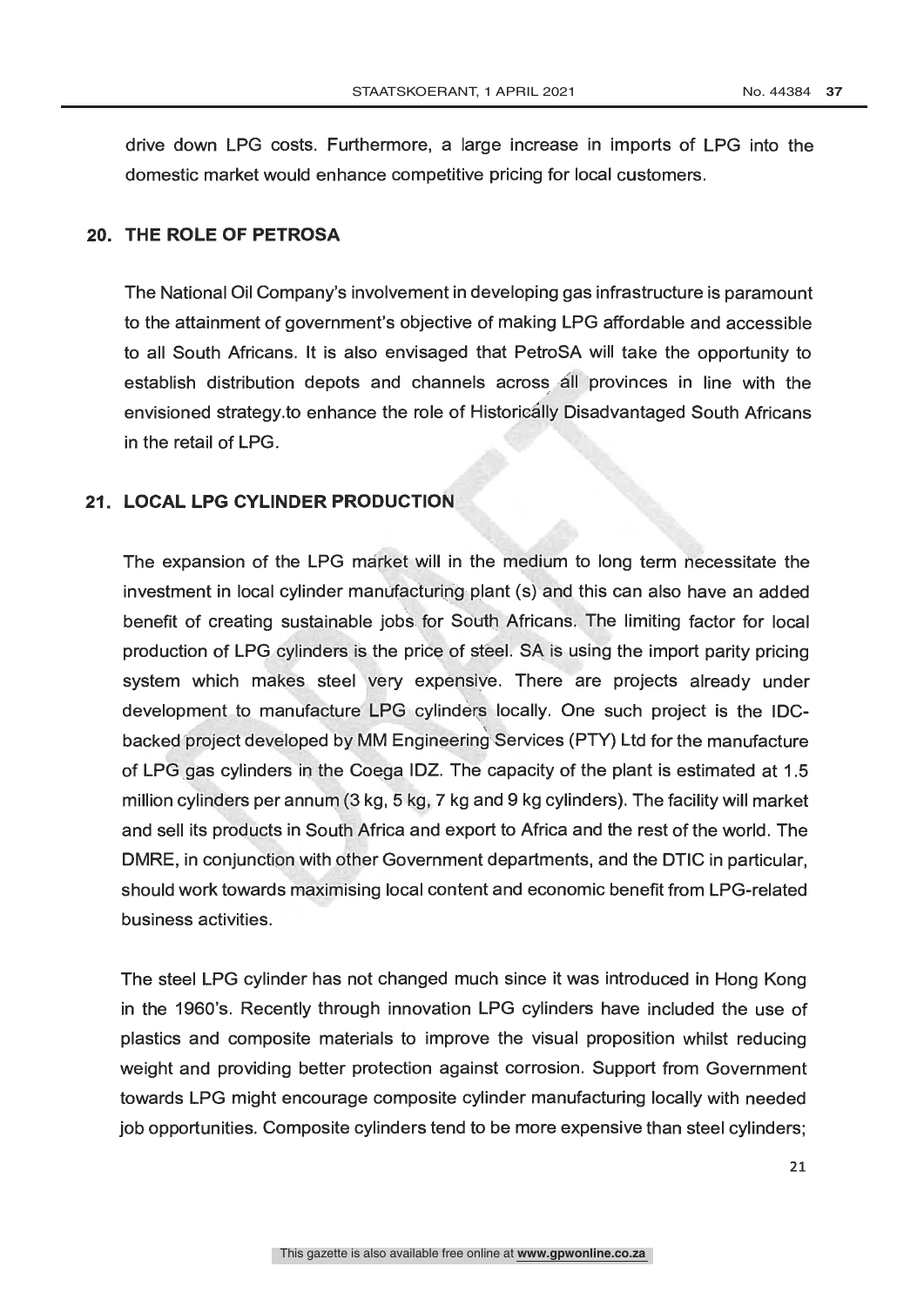however they are better in the sense that it becomes easy for the consumer to know how much product remains in the cylinder which is currently an inherent challenge with the steel cylinder.

#### 22. PUBLIC AWARENESS

The perception of the consumer that LPG is not safe is sometimes difficult to change. It is important that not only the consumer, but all the people involved in the supply and distribution of LPG are aware of their roles and responsibilities to keep the LPG sector safe. The DMRE in collaboration with other stakeholders should embark on targeted safety and awareness campaigns to assist the public in making the right choices to switch from using biomass, coal, electricity and illuminating paraffin to using LPG for household thermal needs. In this regard, the benefits of safe utilisation of LPG juxtaposed to those of other (traditional) energy carriers should be well communicated to the target audience. This would include the reduction of indoor pollution, caused by the use of traditional energy carriers like biomass and coal as well as illuminating paraffin, and the concomitant savings on the health cost thereof. These benefits would not be achievable without the requisite infrastructure and appliances, which include cylinders, stoves and heaters that comply with applicable specifications and standards.

The campaign will highlight the economic and financial benefits of switching from other energy carriers to LPG. The Department can, during the regional petroleum campaigns in different provinces also promote LPG use and dispel misconceptions about LPG safety. Programmes involving all types of media can be used to make people aware of the use of LPG as clean and healthy cooking fuel and for its safe use. These include continuous TV advertisements on all channels, including regional channels and community radio stations. The advertisement must highlight the benefits and safe way of using LPG. Door to door campaigns may also be conducted in rural areas to demonstrate the safe use of LPG. Households in the rural areas must be motivated to regularly use LPG as they switch from conventional fuels.